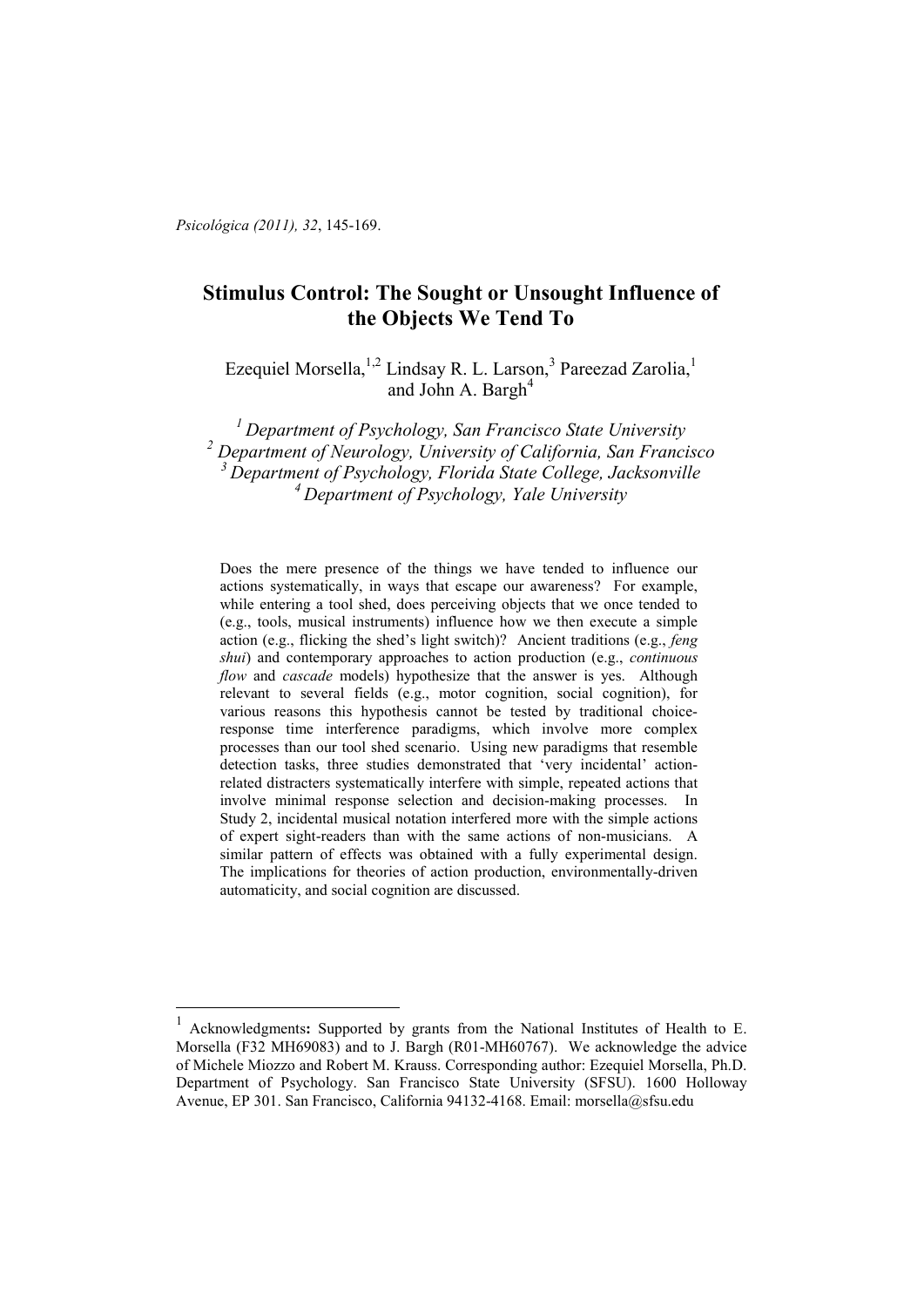# *146 E. Morsella, et al.*

One of the fundamental questions of psychology is how the mere presence of things in the world can influence our actions in ways that escape our awareness (c.f., Bargh, 2001; Zajonc, 1965). This question is intimately related to two profound questions—what determines which actions one happens to perform next (see review in Morsella, 2009), and how does the immediate environment influence this selection process (cf., Wood, Quinn, & Kashy, 2002)? For instance, do the objects that happen to fall upon the eye while entering a tool shed or walking down a city street unconsciously influence how we act, think, and attend to things? For example, while entering a tool shed, does perceiving objects that we once tended to (e.g., tools, abandoned musical instruments) influence how we then execute a simple action (e.g., flicking the shed's light switch)? If so, how, and to what extent? Illuminating this issue is the main burden of the literature review below and of the three studies presented here. These studies build upon ancient and contemporary notions about the nature of the (sought or unsought) influence of the incidental objects that we once tended to.

According to the Chinese philosophy of *feng shui*, the stimuli that one has previously *tended to* (e.g., an abandoned guitar, forgotten teddy bear, or disorganized bookcase) do in some manner automatically activate attentional, motivational, and action-related processes. From this standpoint, the influence of such ambient stimuli is strong: When unsought, activations stemming from these stimuli can cause 'mental clutter,' 'distraction,' or 'mental disharmony,' thereby interfering with intended action. For this reason, it is recommended in the ancient tradition that work-related objects be out of view while one attempts to rest the mind (Kingston, 1999). Decades ago, the Behaviorists would have conceptualized such an influence as a form of 'stimulus control' (Skinner, 1953), in which environmental stimuli 'with a history'—that is, stimuli that once exerted an influence on the behavioral repertoire—function as *discriminative stimuli* that increase the likelihood of expressing some behaviors over others, through a form of environmentally-driven automaticity.

Today, much of these phenomena are explained in terms of *incidental behavioral priming*, in which supraliminal stimuli (i.e., stimuli that one *is* aware of) influence one systematically, but in ways that one is unaware of (see review in Morsella & Bargh, 2011). Contemporary incidental priming research demonstrates that incidental, environmental stimuli (e.g., business suits) can unconsciously influence the degree to which behavioral dispositions (e.g., competitiveness) are expressed (Carver, Ganellen, Froming, & Chambers, 1983; Kay, Wheeler, Bargh, & Ross, 2004). For example, when primed with (typically word) stimuli associated with the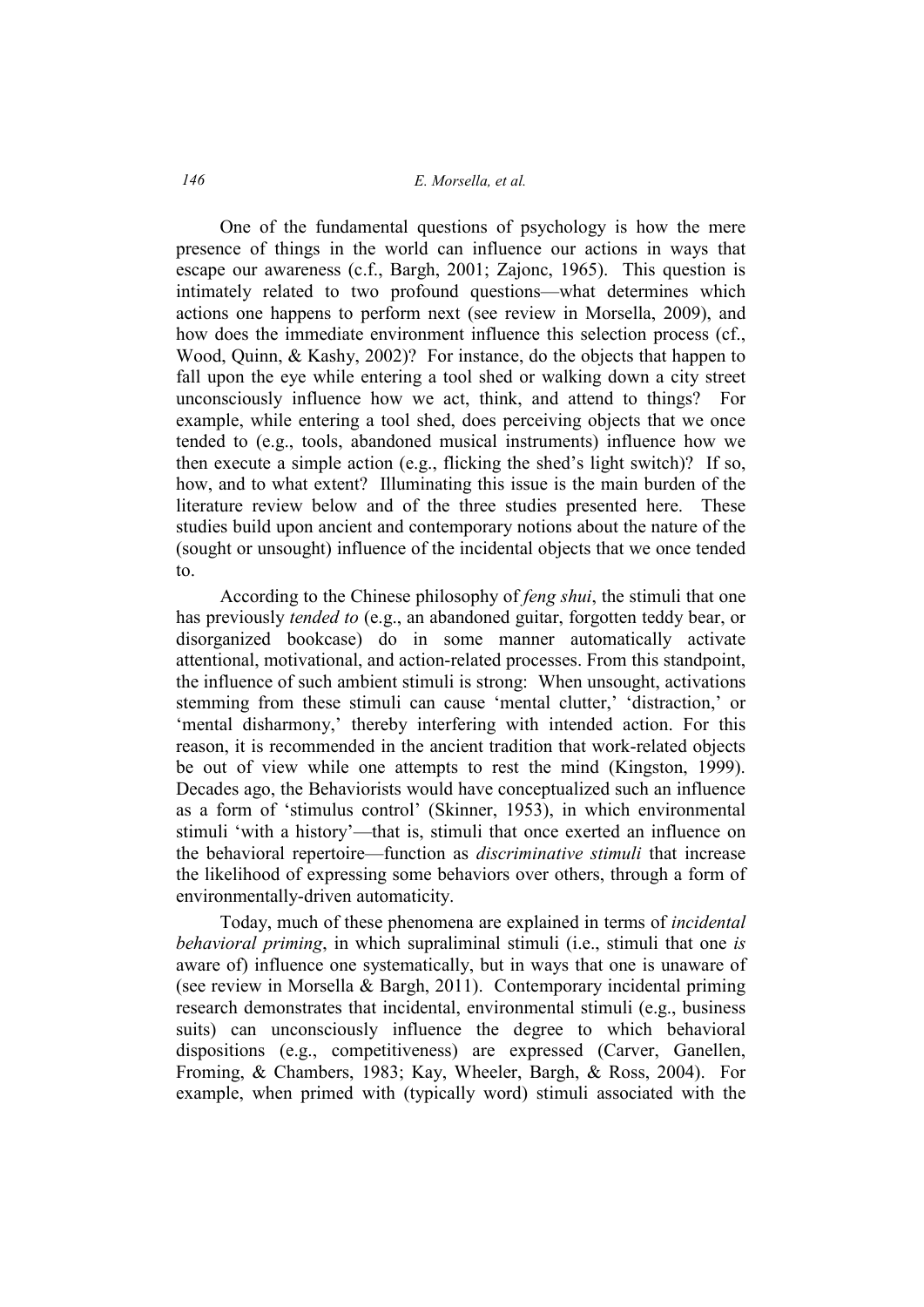stereotypes of 'elderly' or 'library,' people walk slower and speak more quietly, respectively (Aarts & Dijksterhuis, 2003; Bargh, Chen, & Burrows, 1996). These effects have been found not only with verbal stimuli that are semantically related to the goal (as in many studies), but also with material objects. For example, backpacks and briefcases prime cooperation and competitiveness, respectively (Kay et al., 2004); candy bars prime tempting hedonic goals (Fishbach, Friedman, & Kruglanski, 2003); dollar bills prime greed (Vohs, Mead, & Goode, 2006); scents such as cleaning fluids prime cleanliness goals (Holland, Hendriks, & Aarts, 2005); sitting in a professor's chair primes social behaviors associated with power (Chen, Lee-Chai, & Bargh, 2002; Custers, Maas, Wildenbeest, & Aarts, 2008); controlrelated words prime the reduction of prejudice (Araya, Akrami, Ekehammar, & Hedlund, 2002); and the names of close relationship partners (e.g., mother, friend) prime the goals that those partners have for the individual as well as those goals the individual characteristically pursues when with the significant other (Fitzsimons & Bargh, 2003; Shah, 2003). Together, these findings have led to the view that there is an automatic *perception-behavior link* from perceptual processing to action planning (Dijksterhuis & Bargh, 2001).

In laboratory studies investigating the nuts and bolts of simple motor acts, non-focal stimuli (i.e., stimuli that one does not intend to respond to) certainly do interfere with an intended action, but only under certain circumstances. For example, in interference tasks such as the classic Eriksen flanker task (Eriksen & Eriksen, 1974), participants are first trained to press one button with one finger when presented with the letter 'S' or 'M' and to press another button with another finger when presented with the letters 'P' or 'H'. After training, participants are instructed to respond to targets that are surrounded (i.e., 'flanked') by distracters. For example, participants are instructed to respond to the letter presented in the center of an array (e.g., SSPSS, SSMSS, SSSSS, targets underscored) and to disregard the flanking letters (the distracters). There is a consensus that response time [RT] depends on the nature of the distracters: Greater RTs are found when the distracters are associated with responses that are different in nature from those associated with targets (*response interference* [e.g., SSPSS or MMPMM]) than when they are different in appearance but associated with the same or a similar response (*stimulus interference* [e.g., SSMSS]; Eriksen & Schultz, 1979). The strong and reliable effect of response interference, reflecting conflict at the response rather than stimulus identification level (van Veen, Cohen, Botvinick, Stenger, & Carter, 2001), suggests that flanking letters can activate response codes to some extent (Starreveld, Theeuwes, & Mortier, 2004; Treccani, Cubelli, Della Sala, &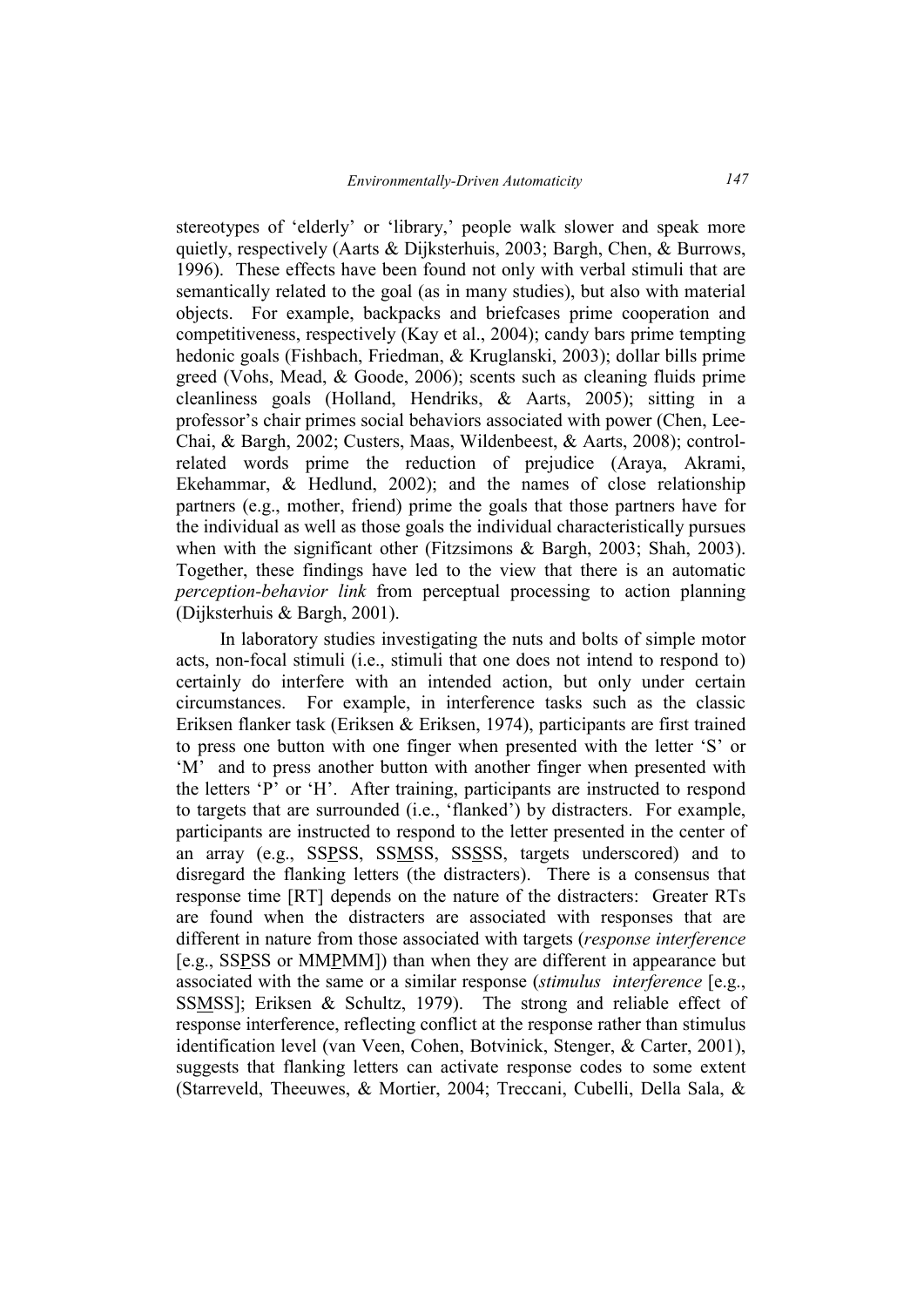#### *148 E. Morsella, et al.*

Umiltá, 2009). (See reviews in Cohen and Shoup, 1997, and Sanders and Lamers, 2002.) Shortest RTs are found when the distracters are identical to the target (e.g., SSSSS; Eriksen & Schultz, 1979; van Veen et al., 2001).

Recent evidence examining the subjective aspects of all forms of flanker response interference corroborates this view (Morsella et al., 2009). Morsella et al. (2009) also examined the behavioral and subjective effects of additional flanker conditions, such as having the target appear alone with nothing flanking it or with 'novel' distracters (*weak response interference* [weak RI]) that had not been encountered during training  $(e.g., +S++)$ . The weak RI condition could be construed as falling between the SI and RI conditions with respect to the amount of response interference it generates. In this condition, distracters are not part of the current response set. Although no responses had been learned toward them in the laboratory, it is assumed that, as environmental stimuli, they still elicit action plans (e.g., exploratory behavior such as attending and orienting to them; Tinbergen, 1952). In short, the greater the difference between the actions associated with the targets and distracters, the greater the RTs and self-reported urges to make a mistake (Morsella et al., 2009).

In support of models inspired by how activation flows in the nervous system, such as *continuous flow* models (Eriksen & Schultz, 1979) and *cascade* models (McClelland, 1979; Morsella & Miozzo, 2002; Navarrete & Costa, 2004), in which activation cannot help but spread from perceptual to motor areas/tracts of the brain (Coles, Gratton, Bashore, Eriksen, & Donchin, 1985), psychophysiological research shows that, in such responseinterference tasks, competition involves simultaneous activation of the brain areas associated with the target- and distracter-related responses (DeSoto, Fabiani, Geary, & Gratton, 2001). (See review of cascade and continuous flow models in Morsella, 2009.) Consistent with this standpoint, findings suggest that incidental artifacts (e.g., hammers) can automatically set us to physically interact with the world (Tucker  $\&$  Ellis, 2004; see neuroimaging evidence in Grézes & Decety, 2002; Longcamp, Anton, Roth, & Velay, 2005). For example, perceiving a cylinder unconsciously potentiates one's tendency to perform a power grip (see review in Ellis, 2009). In addition, it has been shown that, in choice RT tasks, the mere presence of musical notation interferes systematically with the responses of musicians but not of non-musicians (Levine, Morsella, & Bargh, 2007; Stewart, Henson, Kampe, Walsh, Turner & Frith, 2004).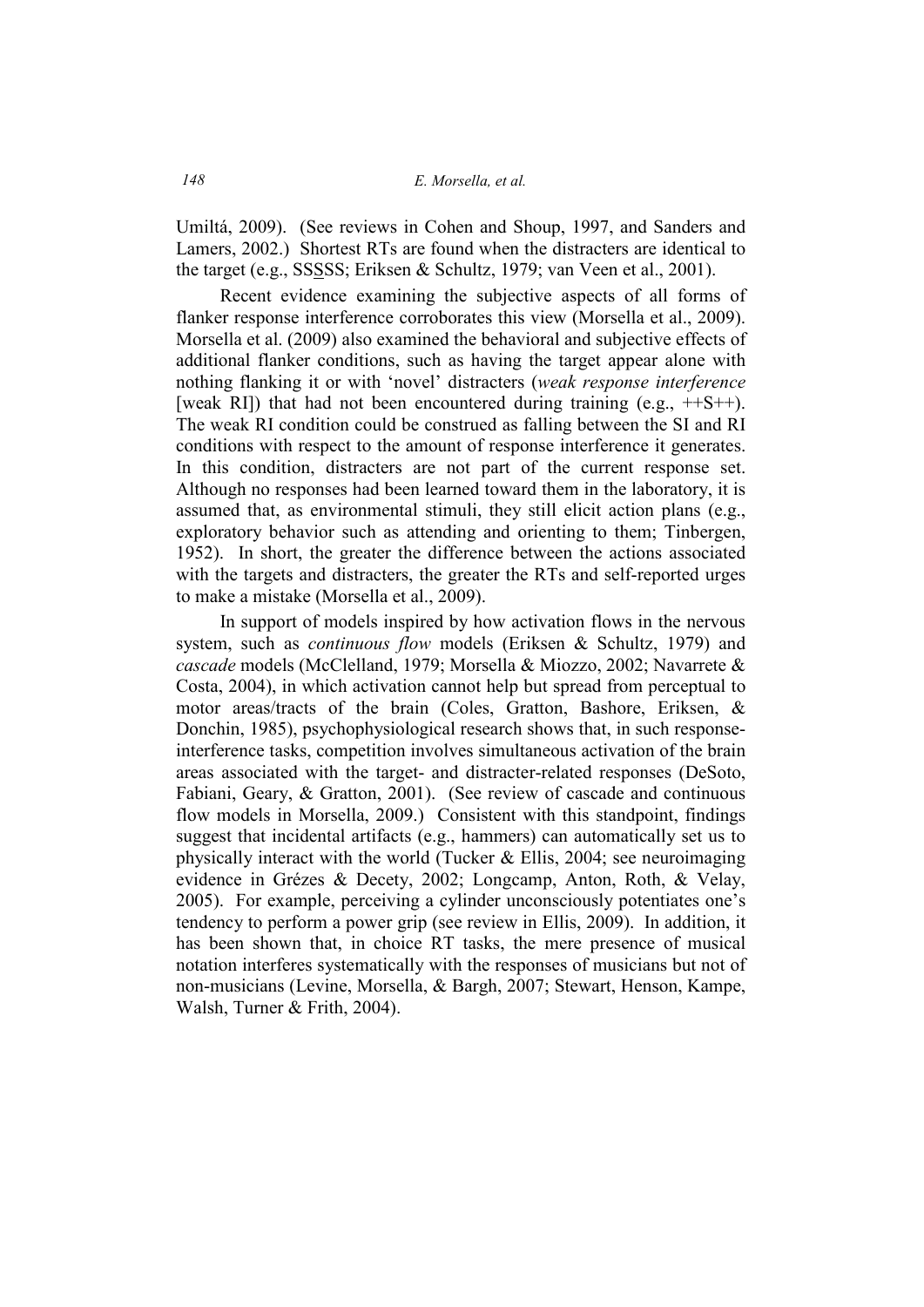### **Limitations of Previous Findings**

Despite the overwhelming evidence that, in traditional choice-RT tasks, distracters can influence behavior, such demonstrations cannot address whether similar effects are obtained in the tool shed and street scene scenarios mentioned above, as was learned by one of the authors (EM) during a lively conversation with a flanker researcher at a scientific conference. The author asked the researcher whether flanker-like research should lead one to believe that, in everyday life, when entering a tool shed, perception of the ambient objects that one had once tended to should lead to systematic attentional and action-related effects that then influence how one performs a simple action (e.g., flicking a switch). The researcher convinced the author that, with the data at hand at this stage of understanding, such a generalization cannot be made for the following four good reasons.

First and most important, (*1*) in natural scenes, seldom are choice-RTs involved: It is seldom the case that the object of action (the shed's light switch) is replaced on another occasion by another kind of object (e.g., a button or hammer). (*2*) As well, in traditional response-interference paradigms (e.g., Eriksen & Eriksen, 1974; Starreveld et al., 2004; Stroop, 1935), distracters are in extraordinarily close proximity to targets (e.g., a 5 letter stimulus array that can be foveated without effort), but in natural scenes, they are *very* incidental, and are generally not bundled together spatially with targets as found in flanker arrays (e.g., MMSMM). (*3*) As well, experimental targets (e.g., the letter *H* or an arrow) are generally from the same class of stimuli as distracters (e.g., other letters or arrows), but natural targets (e.g., the light switch) are usually different in nature from background stimuli (e.g., hammers and wrenches). (*4*) In addition, the actions associated with distracters in natural scenes may not have been learned or expressed for some time. Actions toward objects are learned over the course of a lifetime and a given action-related object may not elicit overt responses for some time, as in the case of a long-forgotten toy.

 In short, there is no evidence supporting the claim that, during the course of a day, one is continuously activating attentional and action-related processes when confronted with the objects that one has tended to or that, more specifically, the ambient tools of a shed or objects comprising a city scene can systematically influence the expression of a simple, intended action. Thus, it remains an open question whether such phenomena indeed can be generalized to the real world situations mentioned above. This question has been raised before (cf., Morsella & Miozzo, 2002, p. 561), but it has never been addressed empirically, and generalizing from extant data is invalid and premature, for the many reasons mentioned above. In accord with the views of others (Neisser, 1976), we believe that the time has come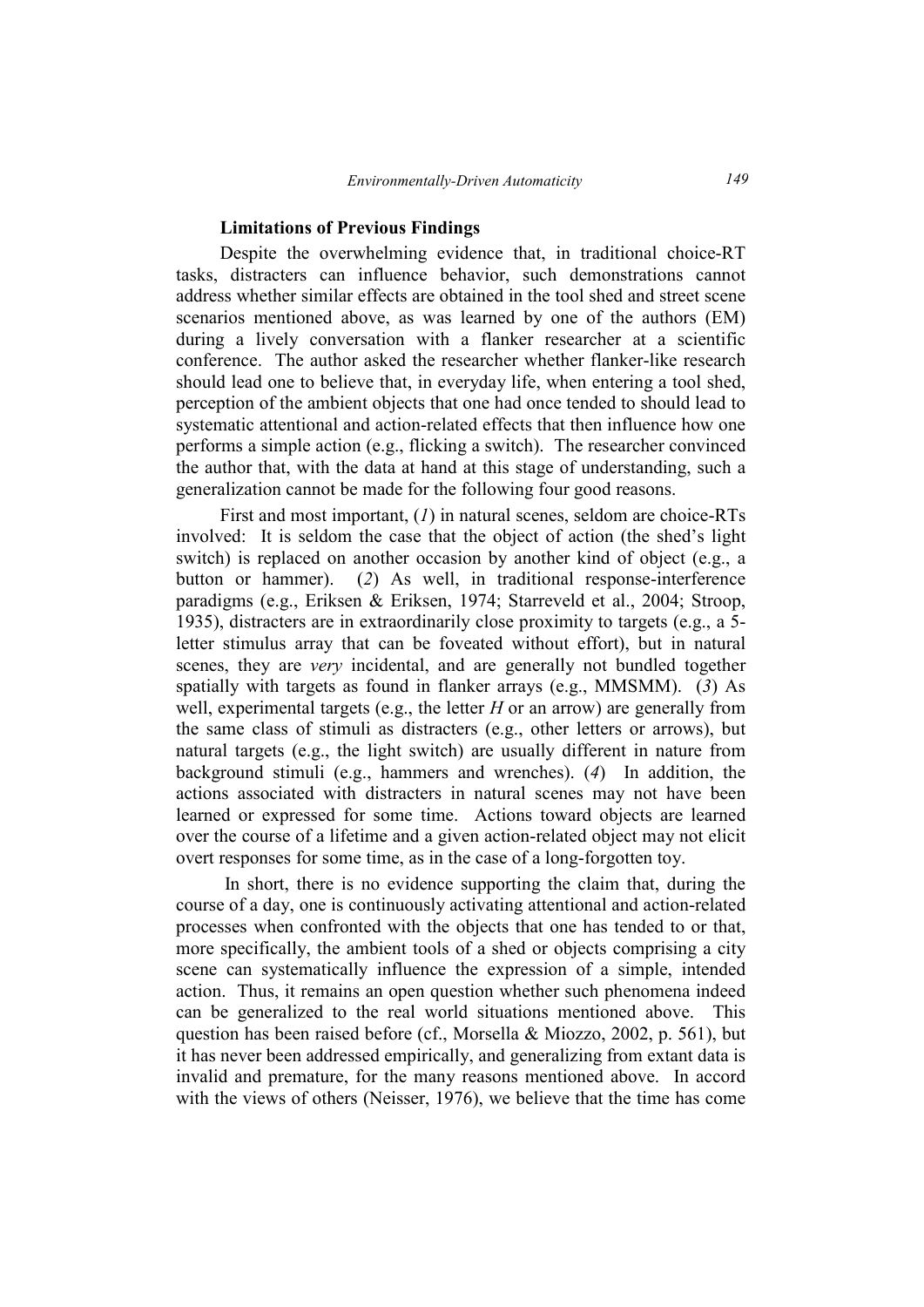to begin extending the basic phenomena documented in laboratory settings to address in a more valid fashion the phenomena in the real world mentioned in our research question.

### **Overview: The Very Incidental Distracter Paradigm**

Using an 'incidental' variant of the traditional flanker paradigm, we first set out to determine whether the basic response interference effects that have been obtained in traditional laboratory paradigms are produced in circumstances a bit more representative of our tool shed and street scene scenarios. Specifically, in Study 1 we assessed whether incidental stimuli that were previously associated with a given action interfere with a simple, repeated and highly rehearsed target action (simple detection) that requires minimal strategic, decision-making processes and minimal response selection. Given the subtle nature of our manipulations, we expected to find small but unambiguous response interference effects.

The most important aspect of our new paradigm is that, in effect, it does not require response selection: Resembling the light switch scenario, the same response is issued in each trial of the entire test phase of the experiment (as described in detail below). The test session involved no 'catch trials,' in which a different response (or withholding the response) was required. As the test phase of the experiment unfolded, there was nothing that would lead the participant to believe that he or she would have to emit a response different from what had been emitted. Of course, we did not tell participants that the same response would always be required. Doing so could introduce a host of artifacts, such as participants not paying attention, closing their eyes, or performing the action prematurely. Short of telling participants that the same response would always be required, the task was designed to be in effect, not a choice-RT task, but a form of *detection task.* It should be clarified that this particular form of detection task is not a pure detection task, because participants are never told before the block of trials that the same response will always be required, for the reasons mentioned above. This limitation is not shared by the task in Study 2, in which, as explained below, participants know that there is only one possible response that can be emitted on each trial.

Inspired by the limitations of Study 1 and reasons 3 and 4 outlined above, in Study 2 we extended the paradigm by testing whether, in a manner similar to that of the tool shed scenario, the mere presence of musical notation would interfere more with the intended non-musical actions of expert sight-readers than with the same actions of non-musicians. In this quasi-experimental study, we initially considered evaluating whether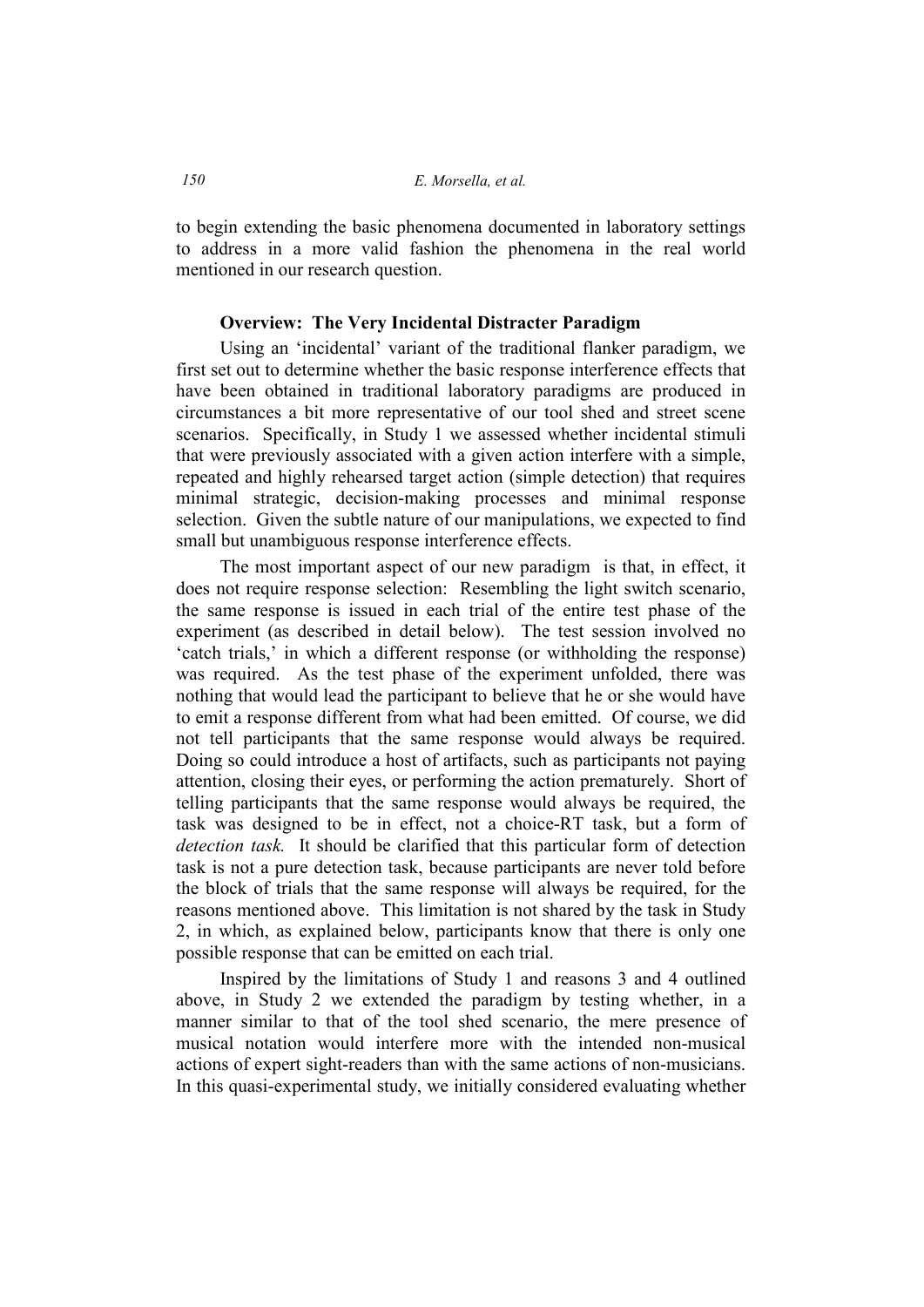professionals such as carpenters, mechanics, and engineers are affected by the mere presence of their tools, but found it too challenging to find an adequate control group, for the tools of these trades are well-known to nonprofessionals. Instead, we adopted a more simple, feasible, and informative approach—testing whether musical notation induces more interference-like effects for expert sight-readers than for non-musicians. With respect to automatic action, sight-readers are an excellent population to study because sight-reading is presumably one of the most automatic of skills, and all forms of sight-reading—whether for guitar, piano, or trumpet—involve the activation of motor effectors. In addition, we selected musicians because many studies have shown that their skills do transfer to other domains, such as those involving motor ability, auditory acuity, and perceptual acuity (Gilman & Underwood, 2003; Koelsch, Schroger & Tervaniemi, 1999; Levine et al., 2007; Ragert, Schmidt, Altenmuller & Dinse, 2004). Study 3 replicated this pattern of results but with a design that was fully experimental, thereby addressing the kinds of concerns raised by the quasi-experimental nature of Study 2. In addition, Study 3 included a condition that captures aspects of the standard flanker SI condition, thus testing whether more than just interference can be observed in our incidental distracter paradigm.

To summarize, the main goal of these new studies was to build on the automaticity and priming literature by assessing whether the general pattern of flanker-like interference effects are found in contexts that are a bit more representative of our tool shed scenario. Together, these findings demonstrate how, consistent with the ancient philosophy of feng shui, the mere presence of objects that one has tended to influence behavior systematically, in ways that one is not always aware of.

# **STUDY 1**

Participants were trained to perform a simple action (to say "ba") whenever they saw a circle in the center of the screen and to perform a very different action (press a button) whenever they saw a square in the same position. (We chose the vocalization "ba" because, as a bilabial stop, it is easily detected by microphone.) Apart from logistical considerations, we chose these two actions because they are distinct actions involving different effectors. After training, participants were instructed to respond only to the stimulus presented in the center of the screen (the target) and to disregard all other stimuli (the distracters). Sometimes the target was surrounded by squares, which were associated with the button-press response (forming the *response interference* [RI] condition), and sometimes by wavy lines, which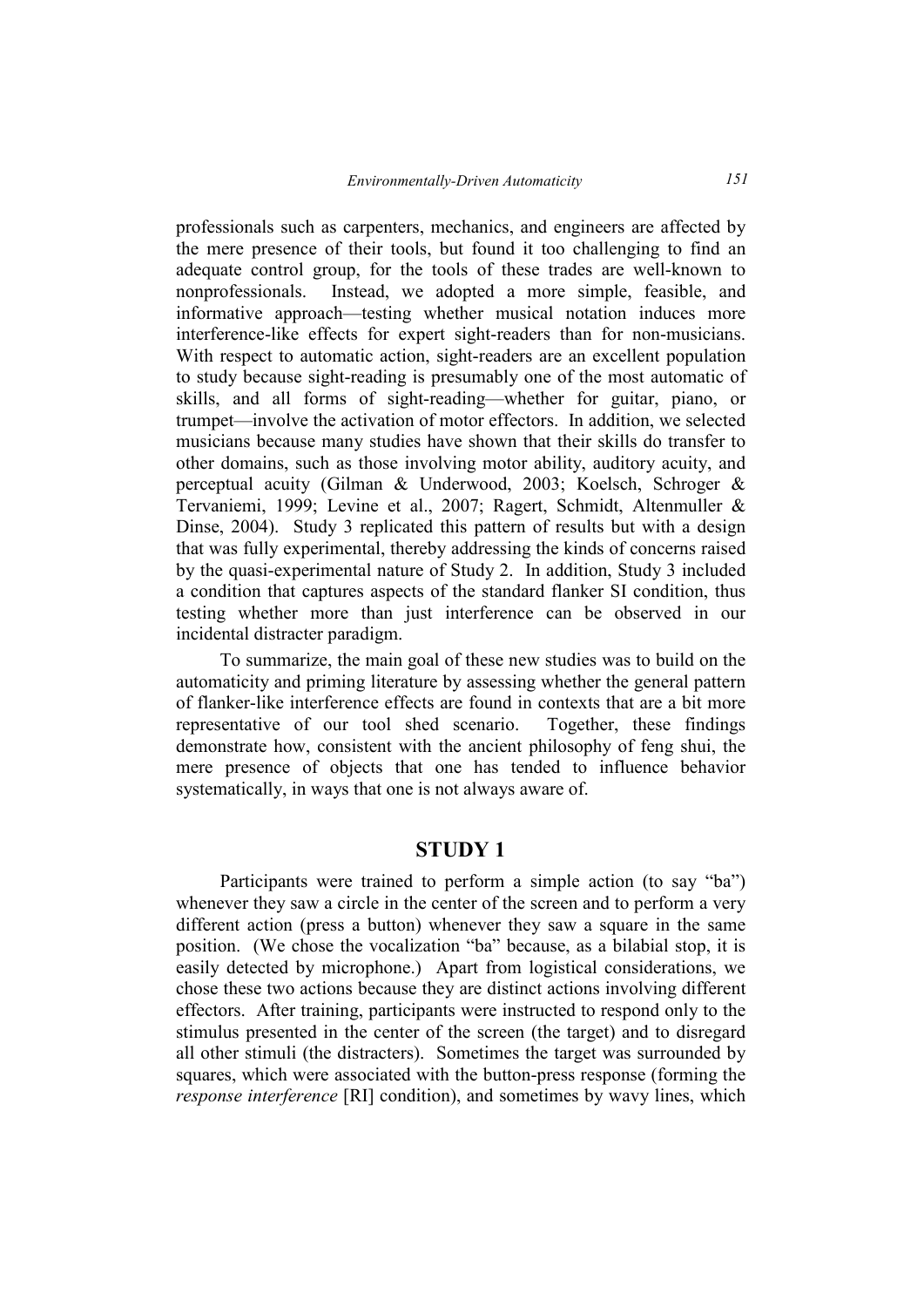were not associated with any actions (forming the *weak RI* condition, following Morsella et al., 2009). Again, although no responses had been learned in the laboratory toward the latter, it was assumed that, as environmental stimuli, they would still elicit some action plans (e.g., exploratory behavior such as attending and orienting to them). For the sake of comparison, a further condition consisted of presenting the circle alone, without any distracters (the *alone* condition). Our dependent measure was the RT to the target stimulus.

Control participants responded to the same test stimuli without having been trained to respond to squares. Instead, these controls participated in an otherwise identical, sham training session involving stimuli not presented during the test phase of the study (i.e., no squares were presented during their training). The control condition was necessary to rule out the possibility that, in this paradigm (the condition is unnecessary in standard flanker paradigms), interference results not from the activation of action plans, but from some other property of the stimuli (e.g., a perceptual or semantic property). We expected to find small but unambiguous interference effects from the RI condition, but only for trained participants.

#### **METHOD**

**Participants***.* Forty Yale University students participated for class credit or \$8.

**Procedure***.* Experimental "trained" participants  $(n = 20)$  were run individually and instructed to say "ba" as soon as they saw a black circle (3 cm diameter) in the center of a white computer screen (43 cm, 60 Hz, viewing distance  $\approx$  48 cm) of an Apple eMac computer, and to press a button of a PsyScope button box (Model 2.02; New Micros; Dallas, TX) with the index finger of their left hand as soon as they saw a black square (3) x 3 cm). Vocal responses were detected by a microphone (Model 33-3014; Radio Shack; Fort Worth, TX) connected to the button box. The session began with a familiarization phase of 10 practice trials in which an equal number of circle and square stimuli appeared in random order. Participants found the task to be nearly effortless. Stimulus presentation and data recording were controlled by the PsyScope software (Cohen, MacWhinney, Flatt, & Provost, 1993). The subsequent two studies used the same hardware and presented stimuli in a similar manner (e.g., upon a white background).

A familiarization trial went as follows. Two beeps alerted the participant about the beginning of the trial. (In this kind of experiment, it is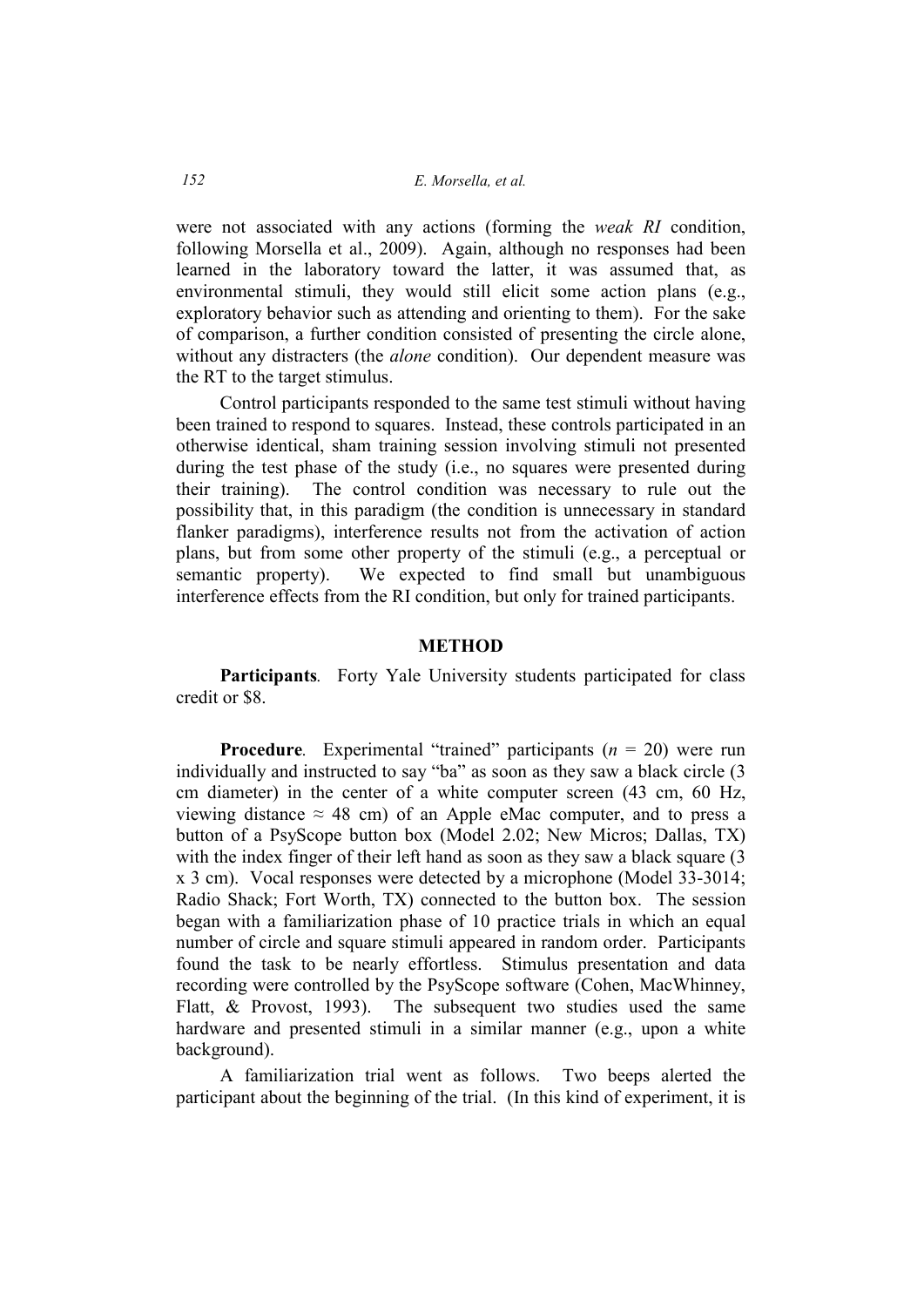customary for participants to indicate their readiness by pressing a button, but we did not use this method because we were concerned that such an action would contaminate our button-pressing measure.) After 1700 ms, a fixation point  $(+)$  was shown at the center of the screen for 2000 ms. It was then replaced by either a circle or square, which remained on the screen until the participant responded. Participants were instructed to respond as quickly and as accurately as possible.

After the familiarization phase and a short break, participants responded to two blocks of training trials. Each block consisted of 50 consecutive trials displaying the same stimulus (e.g., a block of 50 squares followed by one of 50 circles). The order of presentation of these blocks was counterbalanced across participants. Then, after another short break, participants responded to 50 trials in which square and circle trials appeared an equal number of times in random order. The training procedure for control participants  $(n = 20)$  was identical except that participants were trained to button-press for an object resembling a lightning bolt (occupying about 6 sq cm), and squares were never presented.

After training, participants were told that the remainder of the study (consisting of 90 trials) would involve the same task and that they should continue to respond to the object in the center of the screen (the target), though now they must also disregard whatever stimuli appear peripherally (the distracters). In 30 of the 90 trials, the circle appeared alone; in 51 of the trials, the circle was flanked by wavy lines (weak RI condition); and in 9 of the trials, the circle was surrounded by squares (RI condition; Figure 1). We presented the RI stimuli in only 10% of the trials because we were concerned that participants would habituate to them if they appeared more often, as occurred in piloting  $(n = 10)$ . In this and in the following two studies, distracter stimuli were presented surrounding the target in the center of screen, occupying a region less than 12 cm in diameter, so that stimuli would fit well within the participant's visual field (see Bargh & Chartrand, 2000) but could not be foveated as easily as the entire stimulus array in the classic flanker. Participants were reminded to respond as quickly and as accurately as possible and to avoid anticipations. To diminish possible demand characteristics and to keep them attentive throughout the test phase, participants remained uninformed that the same behavior (saying "ba") would be elicited on each trial.

**Data Collection and Analysis.** After Woodworth and Schlosberg (1954) and Morsella et al. (2009), RTs below 200 ms and above 2 s were excluded from analysis, resulting in the loss of 0.4% of the data set. This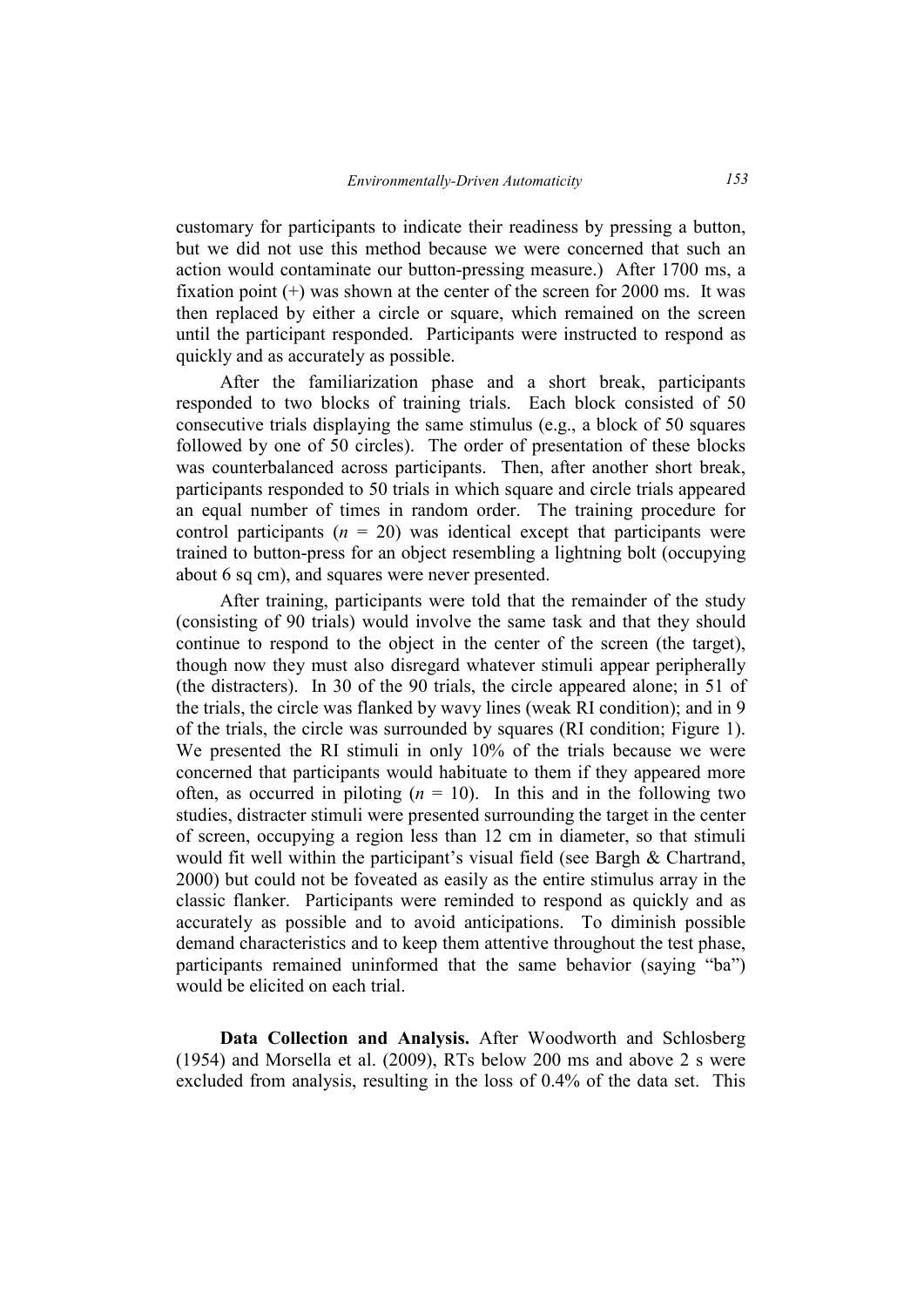*154 E. Morsella, et al.* 

trimming procedure was done for all the RT analyses of all the subsequent studies. Responses were analyzed in a 2x3 mixed design ANOVA, in which training (trained versus control) was a between-subjects factor, and environment (alone, RI, or weak RI) was a within-subjects factor.

### **RESULTS AND DISCUSSION**

Mean RT across all conditions was 416.34 ms (*SEM* = 9.36). There was a main effect of environment,  $F(2, 76) = 40.478$ ,  $p < .0001$  ( $\eta_p^2 = .52$ ) and no main effect of training,  $F(1, 38) = .008$ ,  $p = .93$  ( $\eta_p^2 < .001$ ). Importantly, there was a significant interaction between training and environment, *F* (2,  $76$ ) = 3.638,  $p = .03$  ( $\eta_p^2 = .09$ ), in which trained participants showed greater interference in the RI condition (Figure 2).



**Figure 1: Distracter environments of Study 1: alone, response interference (squares), and weak response interference (wavy lines) environments.** Not drawn to scale.

In summary, even with circumstances more representative of our tool shed scenario, the mere presence of action-related stimuli interfered with the performance of a simple, intended action involving minimal response selection. This finding replicates what has been found in choice-RT tasks that involve processes and actions that are appreciably more difficult and distracters that are less incidental.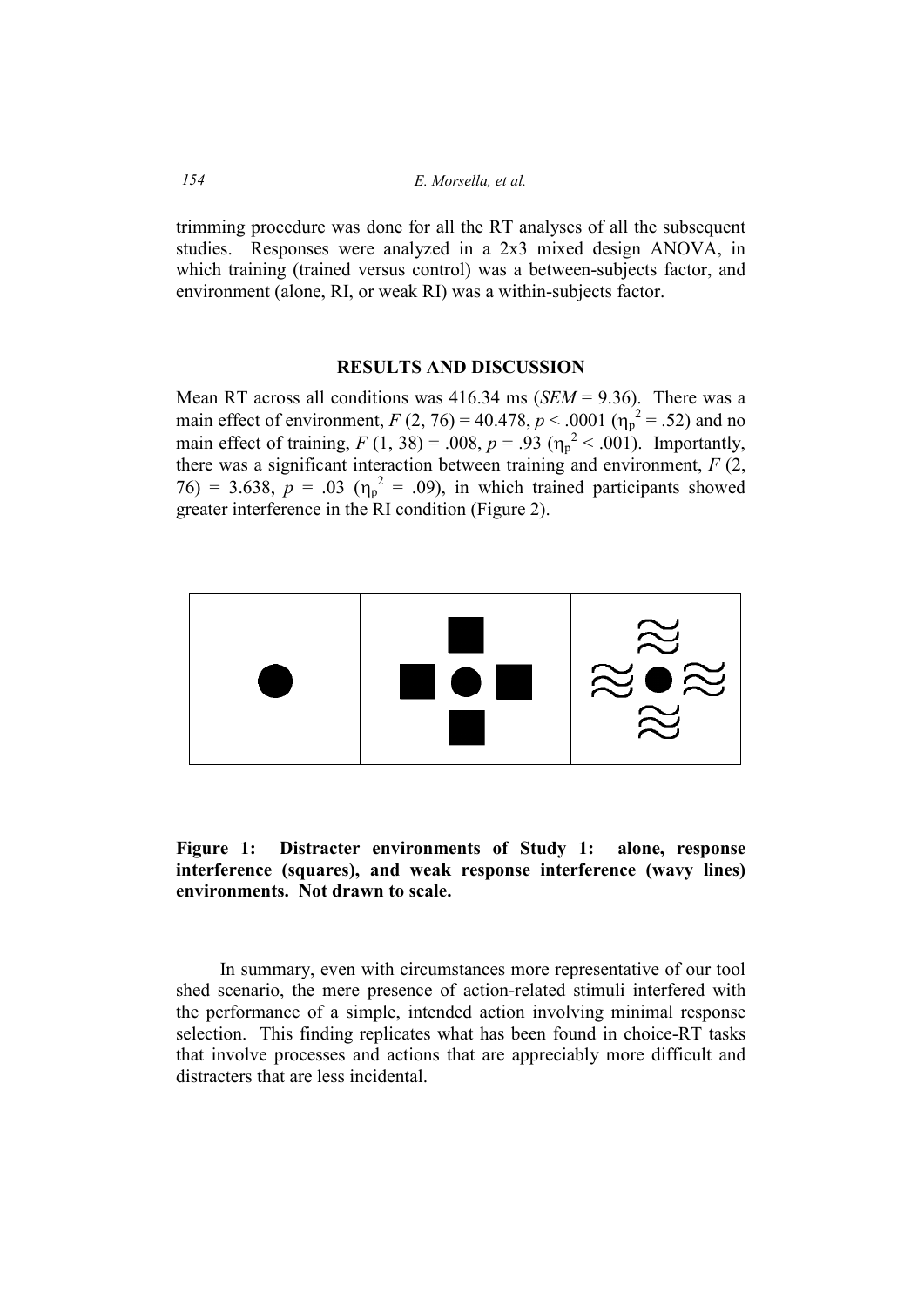

**Figure 2: Mean vocal response time (ms) as a function of training (trained versus control) and environment (alone, response interference [squares], or weak response interference). Error bars signify + SEM.** 

# **STUDY 2**

To address the questions inspired by reasons 3 and 4, a study would have to demonstrate interference from objects that are very different from targets and are associated with actions learned outside of the laboratory and learned over a substantial period of time. It would also demonstrate interference from objects that have not elicited responses for some time, at least not moments before the test phase of an experiment. As in our previous study, participants in this study learned to say "ba" as quickly as possible to a circle presented in the center of the screen. Unlike in Study 1, in this purer detection task, each participant knew that only one possible response could be emitted on each trial. On some trials, however, the circle was surrounded by musical notation (the distracters). Our goal was to determine whether the musical notation produces greater interference for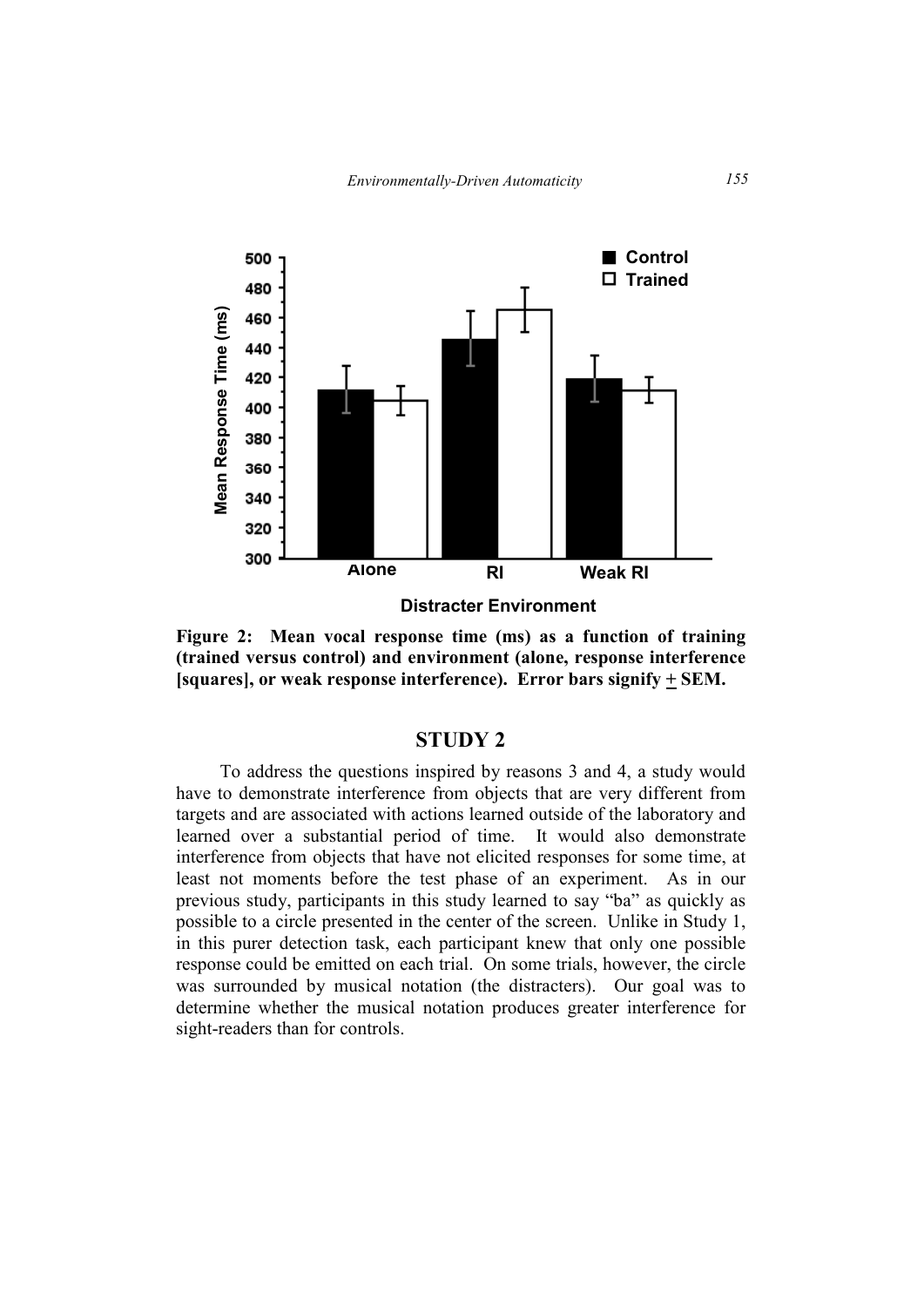#### **METHOD**

**Participants***.* Twenty-nine Yale University students (18 sightreaders, 11 non-sight-readers) participated for class credit or \$8.

**Procedure***.* The procedure was the same as that of Study 1, except that there was no familiarization phase, and all participants were trained to respond only to the circle stimulus, saying "ba" for 100 trials during training. After the training session and a short break, participants were instructed to respond only to the object in the center of the screen and to disregard anything else that may appear on the screen. They were presented with 90 trials in which a circle appeared as a target in the center of the screen. In 81 of the trials, the circle appeared alone, and in only 9 (10%) of the trials, the circle was flanked by four identical images of common musical notation (a series of major chords; the staffs were 6.1 cm wide x 1 cm high), as shown in Figure 3. Again, having participants perform the same response throughout the test phase was meant to minimize artifacts from cognitive load, confusion, or from any decision-making, strategic processes, such as those that might occur in traditional flanker tasks.



Figure 3: Musical notation environment of Study 2. Not drawn to **scale.**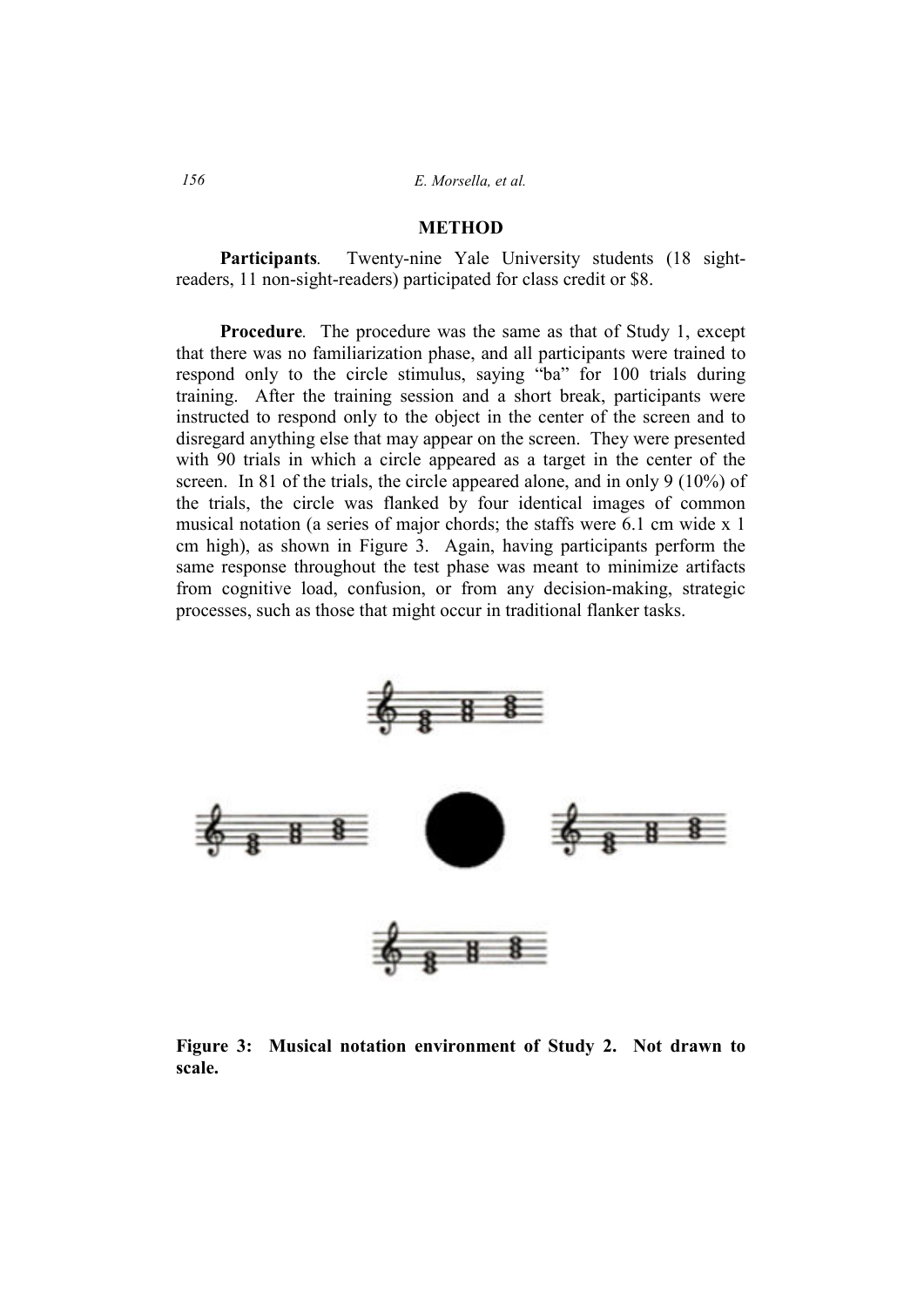To diminish the potential for experimental demand, we determined whether a participant belonged to the sight-reader  $(n = 18)$  or non-sightreader group  $(n = 11)$  at the end of the experimental session. In a verbal funnel debriefing (based on Levine et al., 2007), participants were asked the following questions: Have you ever received any formal musical training? Have you ever been capable of reading musical notation without much effort? Would you consider yourself an expert sight-reader? Based on the answers to these questions, two judges determined the group to which a given participant was assigned. Judges reached a consensus regarding all of the assignments. It should be noted that although true expertise requires ten years of training (Ericsson & Lehmann, 1996), because our participant pool was fairly young (age range was 18 to 21), we deemed a musician to be an expert if he or she trained for at least six years.

#### **RESULTS AND DISCUSSION**

Trimming resulted in the loss of 3.6% of the data set. Responses were analyzed in a 2x2 mixed design ANOVA, in which sight-reading training (trained versus untrained) was a between-subjects factor, and distracter environment (musical notation versus none) was a within-subjects factor. Mean RT across all conditions was 359.94 ms (*SEM* = 11.98). There was a main effect of environment,  $F(1, 27) = 52.85$ ,  $p < .0001$  ( $\eta_p^2 = .66$ ) and no main effect of training,  $F(1, 27) = 1.59$ ,  $p > .10 (n_p^2 < .06)$ , but, importantly, there was a significant interaction between training and environment, *F* (1, 27) = 5.55, *p* = .026 ( $\eta_p^2$  = .17), in which musical notation produced greater interference in sight-readers than in non-sightreaders. In addition, planned comparisons revealed a trend in which, when setting the inter-group differences in general responding between musicians and controls aside, musical notation still tended to elicit larger interference in musicians than controls,  $t(27) = 1.715$ ,  $p = .0978$ . Figure 4 reveals which additional contrasts between the four cells were significantly different from each other (*p*s < .05).

Control of critical variables is by definition limited in such a quasiexperimental study. Clearly we were unable to control the nature and amount of musical training in our sight-reading participants. Moreover, as with the classic flanker, with this paradigm one cannot ascertain that the interference reflects just the activation of unconscious action plans (cf., Treccani et al., 2009). Beyond their capacity to elicit action plans, musical stimuli are special stimuli for musicians for multiple reasons. It is reasonable to assume that these stimuli activate more attentional and semantic processes in experts than in non-experts. These factors alone may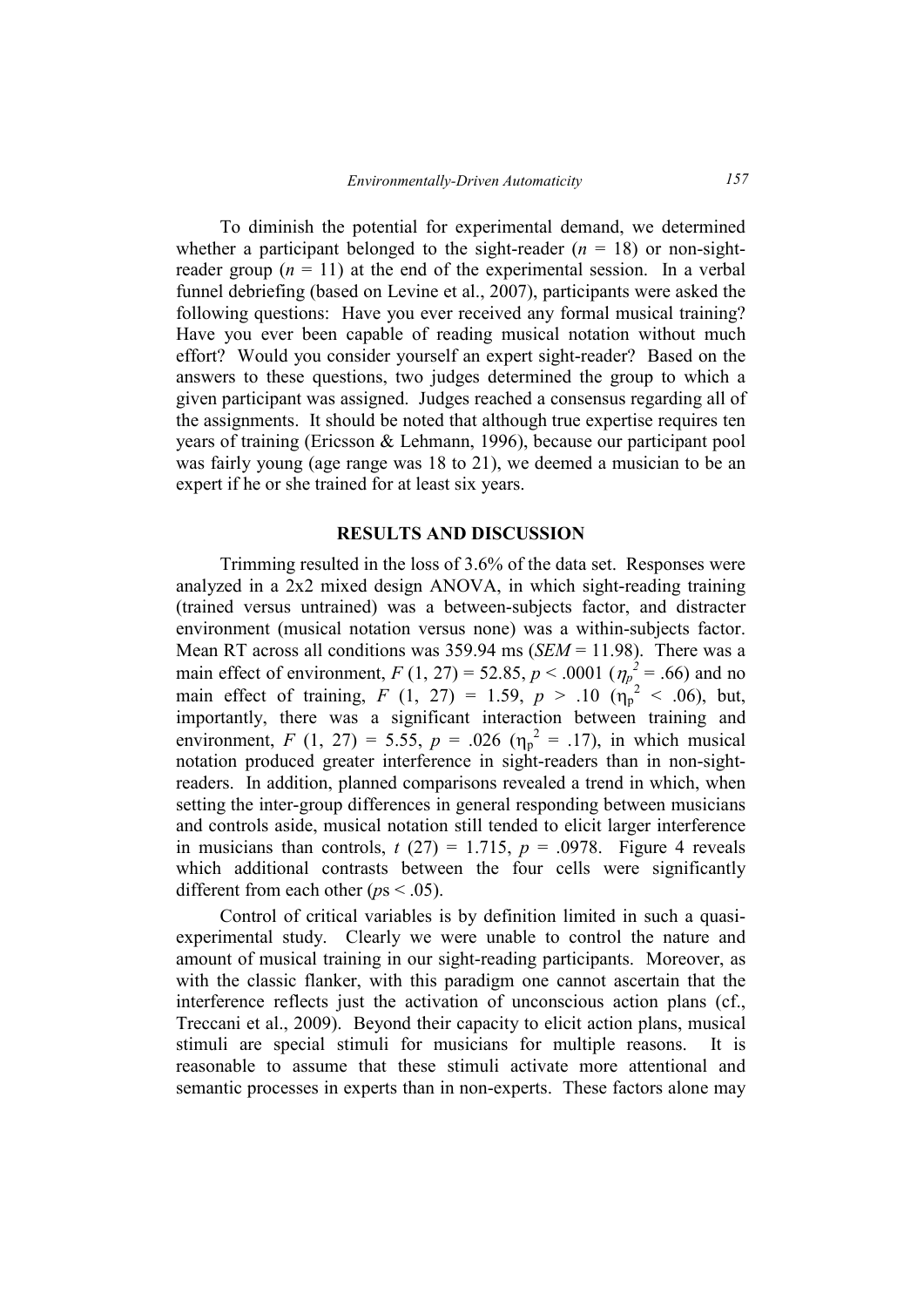well be enough to produce an artifactual effect. Nevertheless, the predicted pattern of interference was found.



**Figure 4: Mean vocal response time (ms) as a function of training (musician versus non-musician control) and environment (alone, music**  distracters). Error bars signify  $\pm$  SEM. Horizontal lines signify **significant contrasts (ps < .05).** 

Our finding provides further evidence that incidental, action-related objects can interfere with the execution of a simple, well-rehearsed intended action that does not require decision making. Interference was found even though distracters were very incidental and unrelated to targets, targets and distracters never occupied the same regions of the sensorium, participants never responded to distracters, the actions associated with distracters were not in the response set, and the actions associated with distracters had been learned some time ago and in a different setting.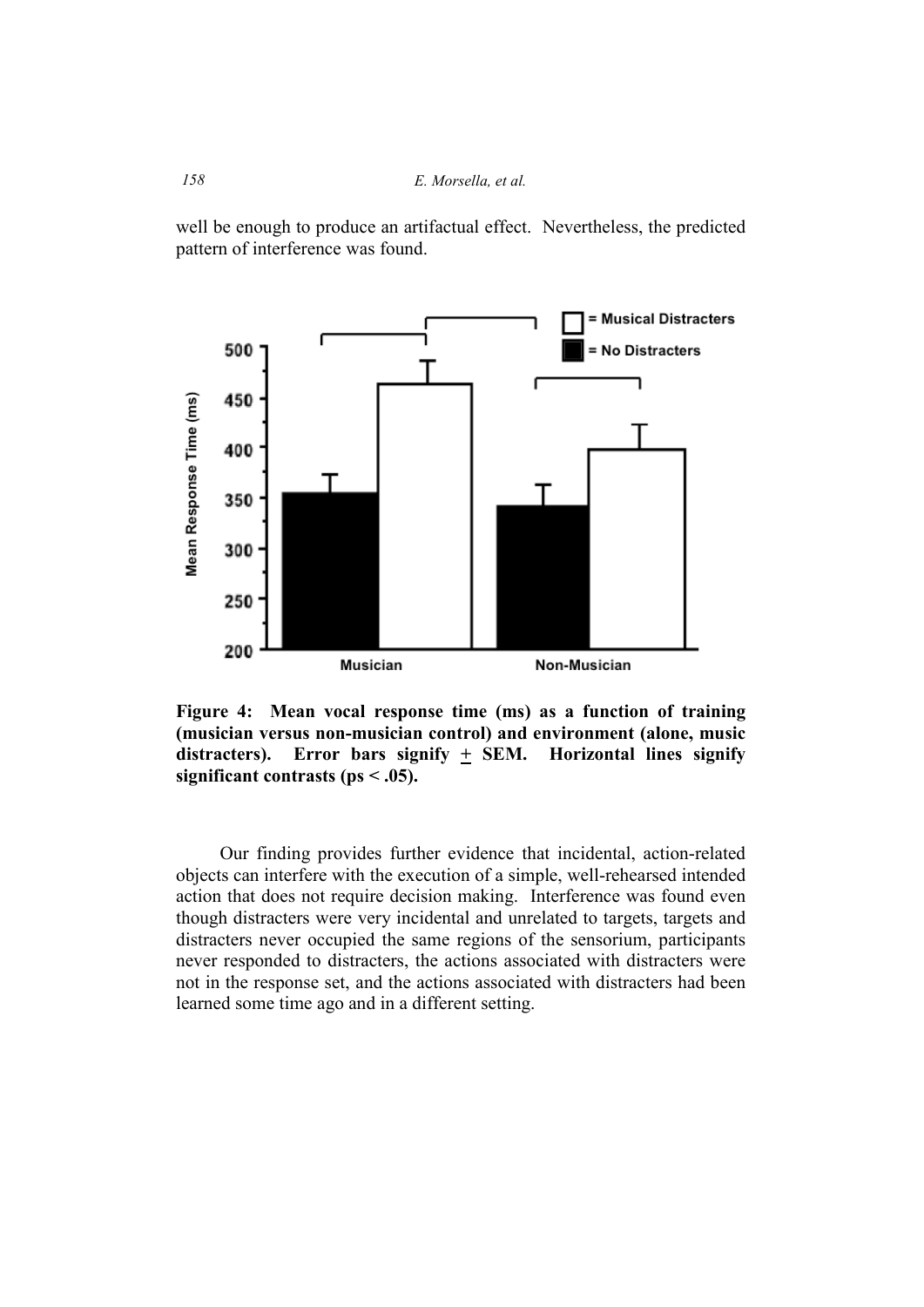# **STUDY 3**

#### **Response Interference versus Stimulus Interference**

While demonstrating flanker-like effects under conditions that more closely resemble our tool shed scenario, the findings of Studies 1 and 2 are limited in that they are showing only one kind of flanker-like effect, namely, interference. Following previous research (Eriksen & Schultz, 1979; Shallice, 1972; Treccani et al., 2009; van Veen, et al., 2001), continuous flow and cascade approaches predict that interference will be greatest when distracters recruit responses different from those of intended action. For this reason the action tendencies associated with distracters and with targets (saying "ba") in Studies 1 and (most likely) Study 2 involved very different effectors and responses. In the real world, however, it may be the case that a target (e.g., a can of soda) and distracter (e.g., wine bottles) lead to similar actions. Hence, Study 3 assessed the effects of distracters that recruit a similar response using the same effector region. In a modified version of Studies 1 and 2, in addition to being trained to say "ba" when presented with circles and to press a button when presented with squares, participants in this study learned to blow into a microphone when confronted with a triangle. Thus, in some cases, the distracters (triangles) and targets (circles) activated similar action plans using effectors of the mouth region. According to previous flanker research (Ericksen & Schultz, 1979; Morsella et al., 2009; van Veen et al., 2001), triangles (the similar response condition) should lead to less interference than the RI condition. To capture aspects of the phenomenon in Study 1 and 2, we retained hand and mouth effectors in this fully experimental study.

In addition, in this extension and replication of Studies 1 and 2, we also took the opportunity to test some corollary hypotheses of this approach. Does the quantity of distracters (4 versus 8) moderate the magnitude of the interference effect? Perhaps a greater number of distracters increases their influence. Second, we tested whether surrounding the target circle with other circles can facilitate the target response. However, data from traditional response conflict paradigms such as the flanker task suggest that, as a product of repetition priming, such facilitation can occur only if the 'boosting stimuli' precede the targets by some time (e.g., 200 ms; cf., Flowers, 1990; Posner, 1978; Sanders & Lamers, 2002). Thus, there is evidence against the notion that, when flicking a light switch, the simultaneous and incidental presence of other switches will facilitate the response. We took the opportunity to address the issue using the incidental distracter paradigm. Our primary new prediction for Study 3 was that the same pattern of RI and SI effects obtained in choice-response time tasks are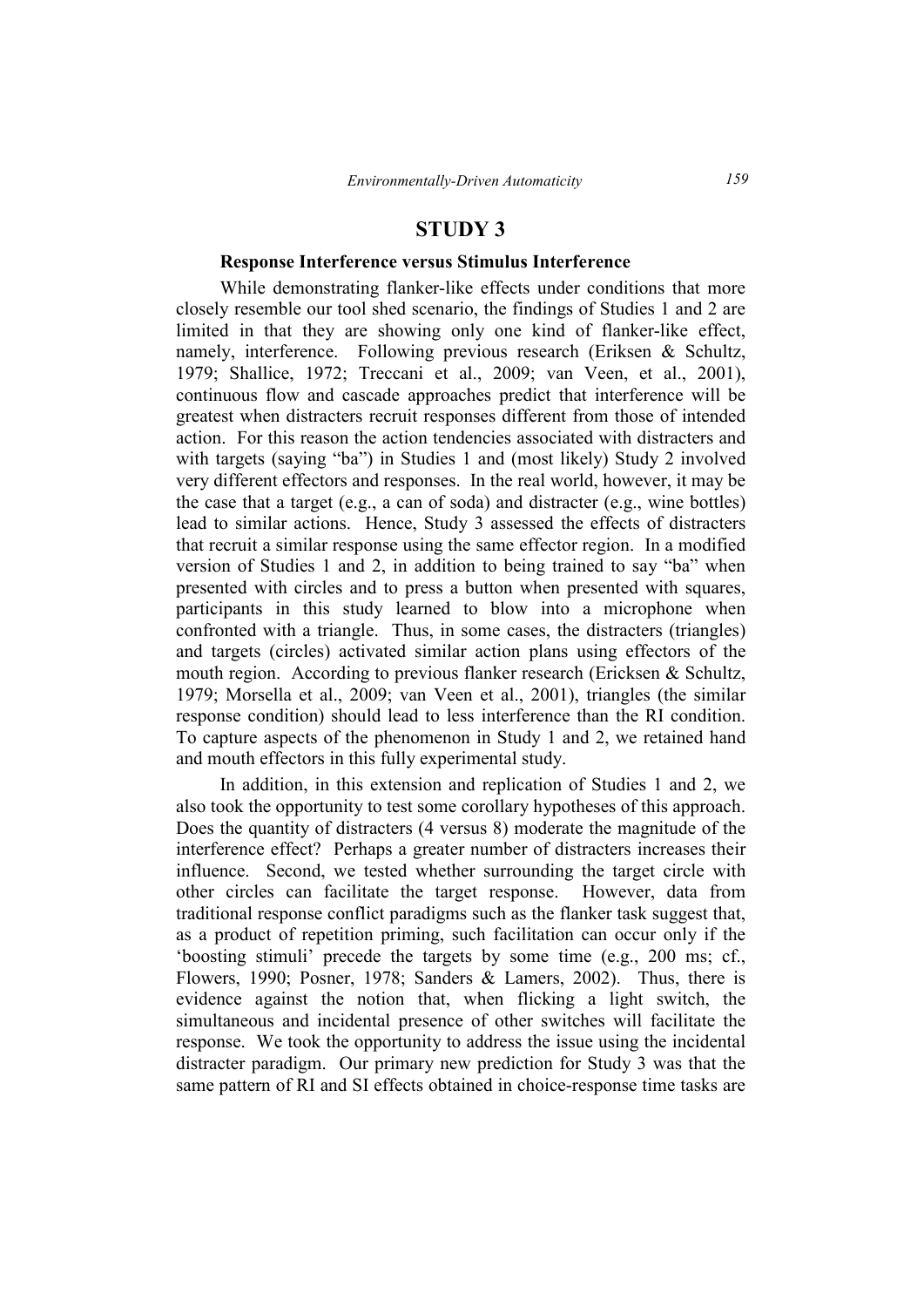evident in our incidental version of the flanker, which includes minimal response selection.

#### **METHOD**

**Participants.**Fifty-seven Yale University students participated for class credit or \$8.

**Procedure***.* The procedure was the same as that of Study 1, except that participants  $(n = 29)$  were also trained to blow into the microphone whenever they saw a triangle (3.1 cm high and 3.3 cm at the base). The training session began with a familiarization phase of 10 trials in which squares, triangles, and circles were presented in random order. After a short break, participants responded to 3 blocks of training trials; each block presented the same stimulus for 50 consecutive trials. The order of presentation of these blocks was counterbalanced across subjects. After another short break, participants responded to 50 trials in which square, circle, and triangle trials appeared in random order. The training procedure for control participants  $(n = 28)$  was identical to that of experimental participants except that squares and triangles were never presented. Instead, participants were trained to button-press for a plus sign (occupying about 6 sq cm) and to blow for an equally-sized object resembling a lightning bolt. As in Study 1, the test phase was identical for control and experimental participants. Each of the 80 trials presented a circle in the center of one of five randomly selected distracter environments: identical (circle distracters), RI (square distracters), similar response (triangle distracters), and weak RI (wavy lines). We took the opportunity to have a mixed (squares and triangles) condition. Each kind of environment appeared 16 times, with 4 or 8 distracters, forming the high versus low magnitude conditions. All stimulus environments are presented in Figure 5.

**Data Collection and Analysis.** Trimming resulted in the loss of 0.5% of the data set. The data from one sleepy participant who produced exceedingly long RTs (the only participant whose mean RT was more than 3 *SD*s above the group mean) were excluded from the analysis. Responses were analyzed in a 2x2x5 mixed design ANOVA, in which training (trained versus control) was a between-subjects factor, and magnitude (high versus low) and environment (identical, RI, similar response, mixed, and weak) were within-subjects factors. In this and the subsequent studies, because the same response was elicited over and over, no errors were made in response selection.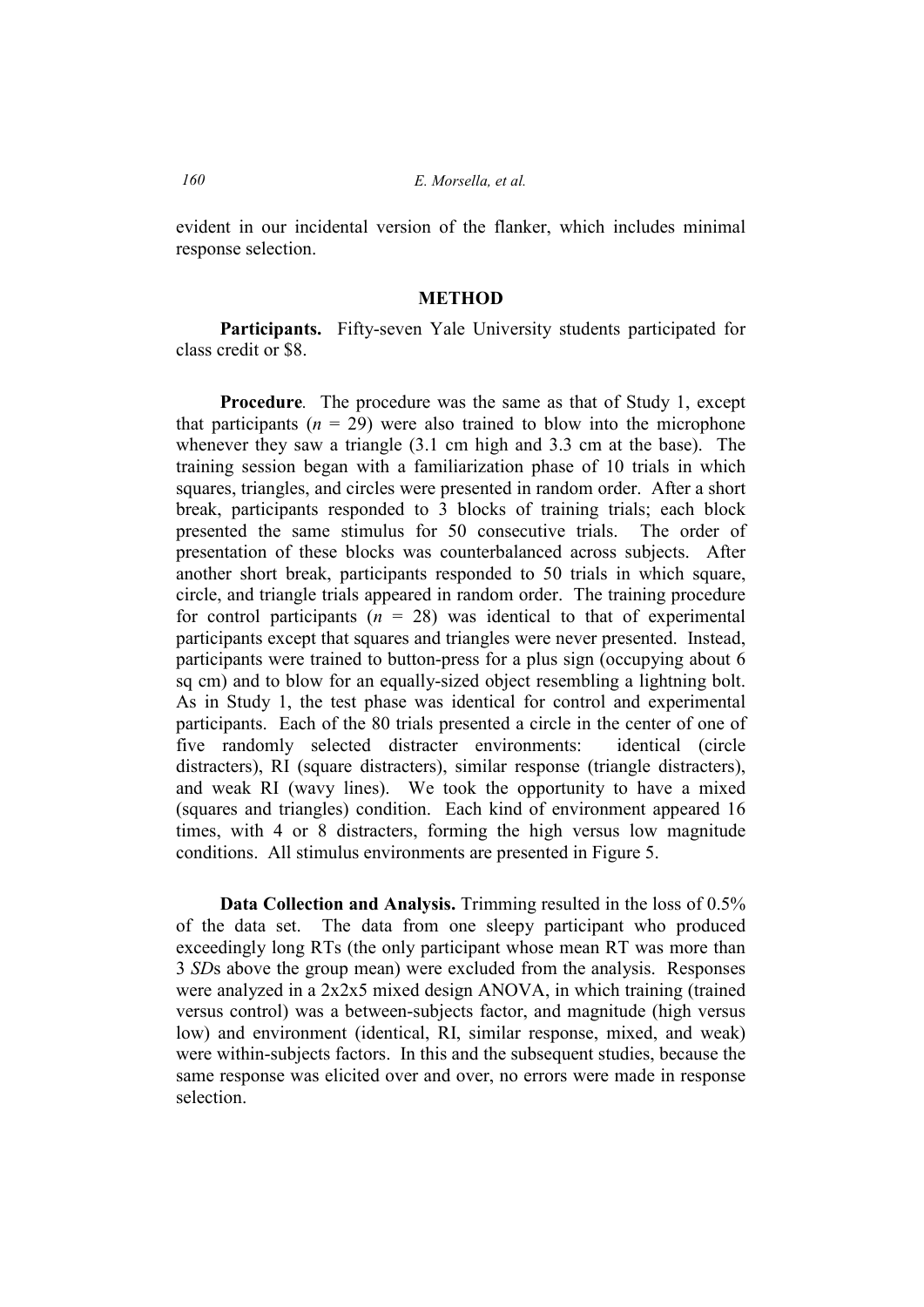

**Figure 5: Stimulus environments of Study 3, with low magnitude conditions in the top row and high magnitude conditions in the bottom row: boost (circles), similar response (triangles), response interference**  (squares), mixed, and weak RI (wavy lines) environments. Not drawn **to scale.** 

#### **RESULTS AND DISCUSSION**

Mean RT across all conditions was 430.59 ms (*SEM* = 9.81). There was no main effect of environment,  $F(4, 216) = 1.530$ ,  $p = .195$  ( $\eta_p^2 = .03$ ), no main effect of training,  $F(1, 54) = .134$ ,  $p = .716$  ( $\eta_p^2 < .01$ ), no main effect of magnitude,  $F(1, 54) = 2.197$ ,  $p = .144$  ( $\eta_p^2 = .04$ ), and no interaction between magnitude and environment,  $F(4, 216) = .902$ ,  $p = .464$  $(\eta_p^2 < .02)$ . In short, the pattern of data was the same for high and low magnitude environments. The descriptive statistics are presented in Table 1. For the sake of clarity, Figure 6 shows the data with high and low magnitudes combined.

Importantly, replicating Study 1, there was a significant interaction between training and environment,  $F(4, 216) = 2.751$ ,  $p = .029$  ( $\eta_p^2 = .05$ ). Collapsing magnitude reveals the same training by environment interaction,  $F(4, 216) = 2.786$ ,  $p = .028$  ( $\eta_p^2 = .05$ ). There was no such interference for the similar response (triangles) or mixed conditions. A mixed ANOVA with just the conditions of Study 1 (low magnitude RI and weak RI conditions) replicates the interaction between training and environment found in that study,  $F(1, 54) = 4.069$ ,  $p < .05$ .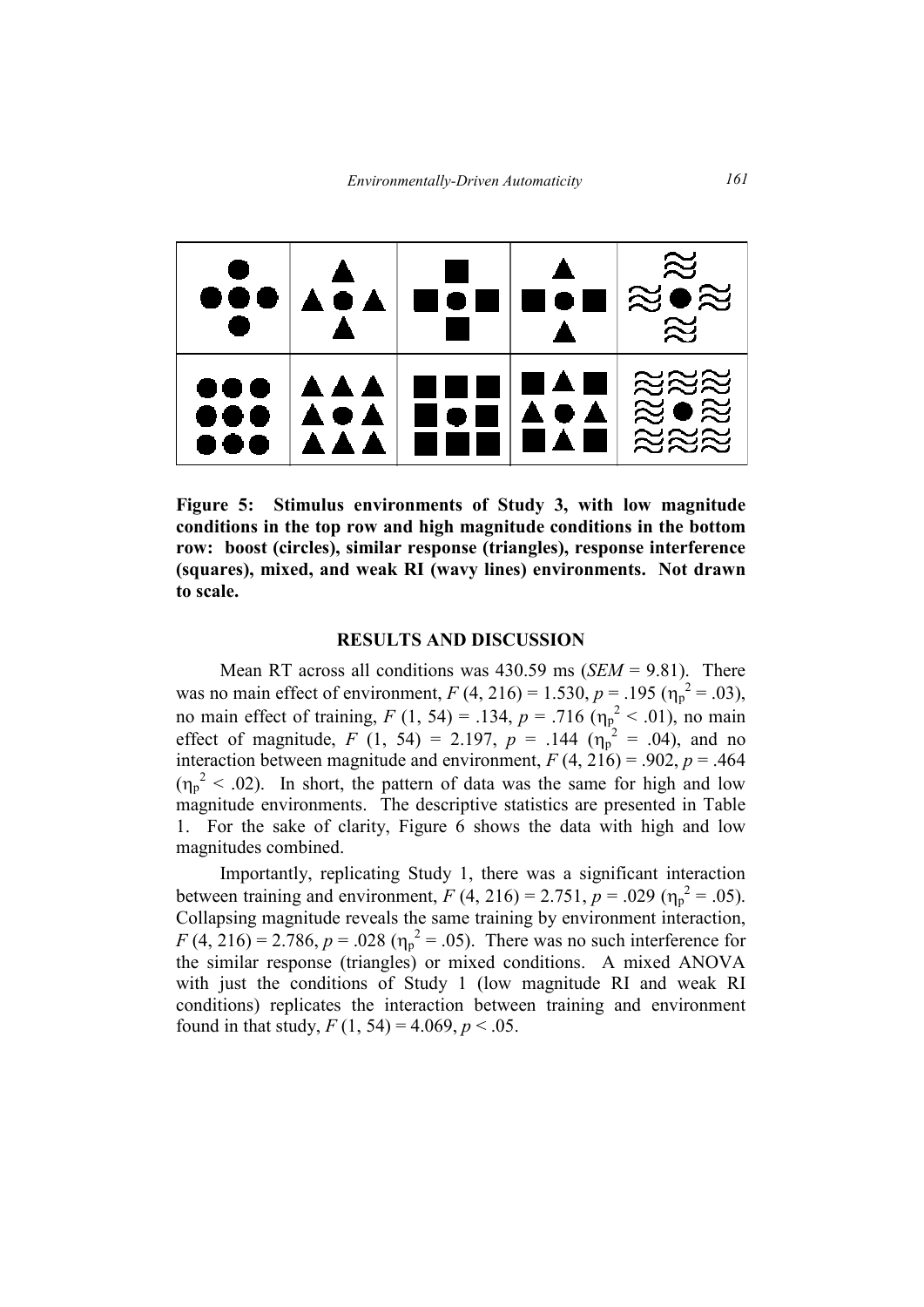**Table 1.** 

|                                  | <b>Response Times</b>       |            |                      |            |
|----------------------------------|-----------------------------|------------|----------------------|------------|
|                                  | <b>Trained Participants</b> |            | Control Participants |            |
| <b>Environment and Magnitude</b> | Mean                        | <b>SEM</b> | Mean                 | <b>SEM</b> |
|                                  |                             |            |                      |            |
| Identical                        |                             |            |                      |            |
| Low                              | 432.73                      | 17.99      | 419.36               | 13.30      |
| High                             | 438.24                      | 16.09      | 419.26               | 15.18      |
| Response Interference (RI)       |                             |            |                      |            |
| Low                              | 442.02                      | 20.26      | 410.98               | 11.01      |
| High                             | 449.49                      | 19.76      | 425.37               | 13.55      |
| Similar Response (SR)            |                             |            |                      |            |
| Low                              | 426.43                      | 13.56      | 428.76               | 16.50      |
| High                             | 421.22                      | 15.97      | 423.65               | 14.99      |
| Mixed Distracters (RI and SR)    |                             |            |                      |            |
| Low                              | 417.98                      | 15.10      | 425.91               | 12.90      |
| High                             | 437.83                      | 20.76      | 431.94               | 15.04      |
| Weak Response Interference       |                             |            |                      |            |
| Low                              | 431.17                      | 17.03      | 434.08               | 15.42      |
| High                             | 441.62                      | 15.86      | 446.85               | 17.25      |
|                                  |                             |            |                      |            |

Although the pattern of results resembles what was predicted and found in standard forms of the flanker, with the conditions for RI and Similar Response yielding distinct patterns of results among trained and control participants, one can draw only very few conclusions from such a subtle manipulation having so few RI trials. For example, with such low statistical power, planned comparisons revealed that, within either the trained or control groups, significant differences were found only in the control group, between the RI and Weak RI conditions,  $t(26) = -3.039$ ,  $p <$ .05 and identical and weak conditions,  $t(26) = -3.054$ ,  $p < .05$ . The effect of Weak RI condition for the control group may reflect the fact that the wavy lines were more distracting than the other shapes, because the wavy lines are not geometrical figures. The same effect might have been found in the trained group, but the effect was counteracted by response interference. Future research will have to address this issue. It is important to note that interference from distracters that are not related to any actions learned in the laboratory affected performance most in Study 2, when musical notation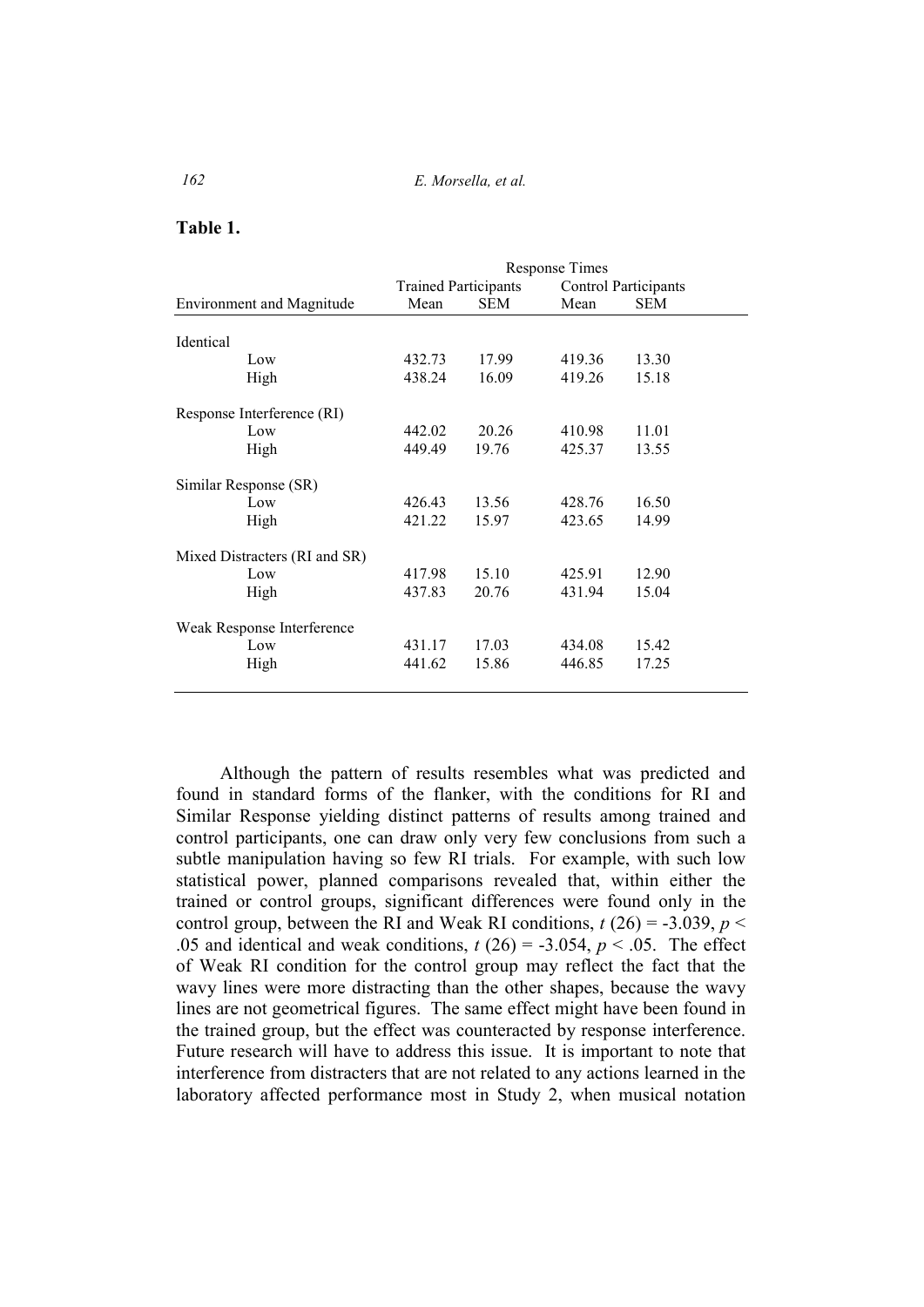interfered with the actions of musicians. For several reasons, these distracters are quite different from the wavy line stimuli constituting the weak RI conditions of this study. For example, it is more likely for a musically-trained participant to have specific actions associated to the notation than for an average participant to have actional dispositional toward the wavy lines, which may nonetheless influence attentional processing.



**Figure 6: : Mean vocal response time (ms) as a function of training (trained versus control) and distracter environment. Error bars signify + SEM.** 

Mirroring previous findings from less incidental paradigms (Flowers, 1990; Posner, 1978), the identical condition did not facilitate responses. Thus, it seems that, when flicking a switch, the simultaneous and incidental presence of other switches will have little or no effect. The findings suggest that the presence of triangles did not interfere with the performance of experimental participants; this was expected because blowing and saying "ba" involve a similar activation of the same effector region. Together, the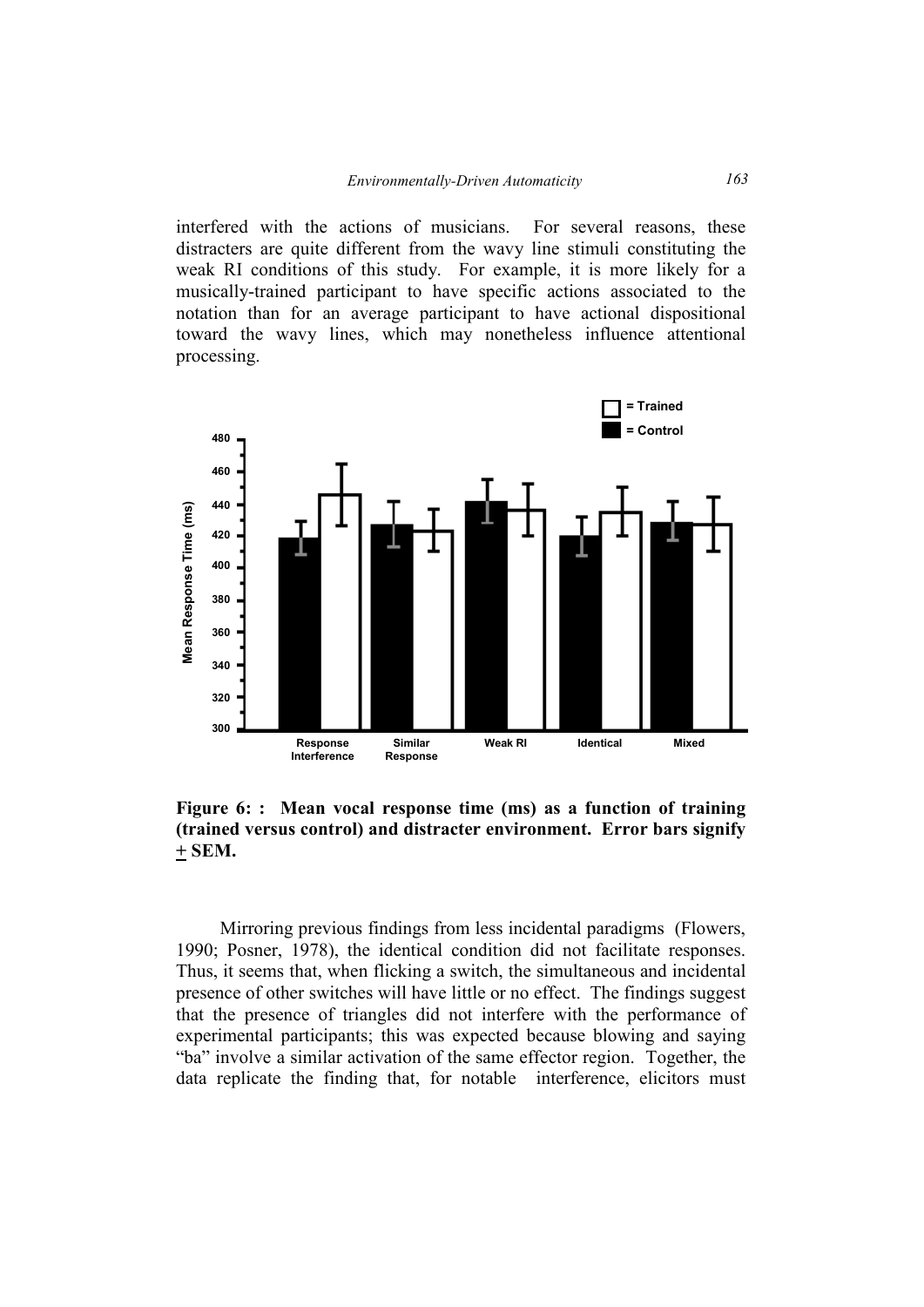recruit a response different from that of intended action, which is consistent with choice RT flanker paradigms (Ericksen & Schultz, 1979; van Veen et al., 2001). More specifically, this lack of interference is consistent with results from picture-picture object naming paradigms (Morsella & Miozzo, 2002; Navarrete & Costa, 2004), in which there is no interference when the distracter and target picture elicit a similar response (e.g., when a bed was paired with a bell).

In addition, because the interference effect appears to depend upon the actual nature of the competing plans, the present data suggest that the results of Study 1 were not simply due to indecision regarding which response to produce in the presence of square distracters. Such indecision would presumably occur in the similar response (triangle) condition as well, yet no such effect was found. Note also, however, that we did not find that having four versus eight distracters moderates the size of the interaction effect or that facilitation occurs when distracters match the target (the identical condition). As always, caution is in order when drawing conclusions from such null findings, especially when the findings stem from a paradigm that, because of methodological concerns (e.g., habituation to the RI condition, as revealed in piloting), has low statistical power. Nevertheless, together with findings from less incidental stimuli (Eriksen & Schultz, 1979; Shallice, 1972; van Veen, et al., 2001), these data corroborate the notion that the nature of the motoric response is critical for interference effects, both in the laboratory and in everyday scenarios (cf., Treccani et al., 2009).

# **GENERAL DISCUSSION**

Can the mere presence of the things that we have once tended to systematically influence our current, intended actions? According to ancient traditions and the current literatures on incidental priming, on environmentally-driven automaticity, and on response interference paradigms, the answer seems to be yes. The goal of this project was to demonstrate that the objects we tend to can influence our everyday actions in a manner similar to what is found in laboratory paradigms.

Simulating our tool shed scenario, in Study 1 we found that, regardless of an actor's intentions, the very incidental presence of actionrelated objects interfered with the execution of a simple, well-rehearsed action that required minimal strategic or decision-making processes. In Study 2, we further mimicked our tool shed scenario and demonstrated that, in a detection task that is purer than that of Study 1, the very incidental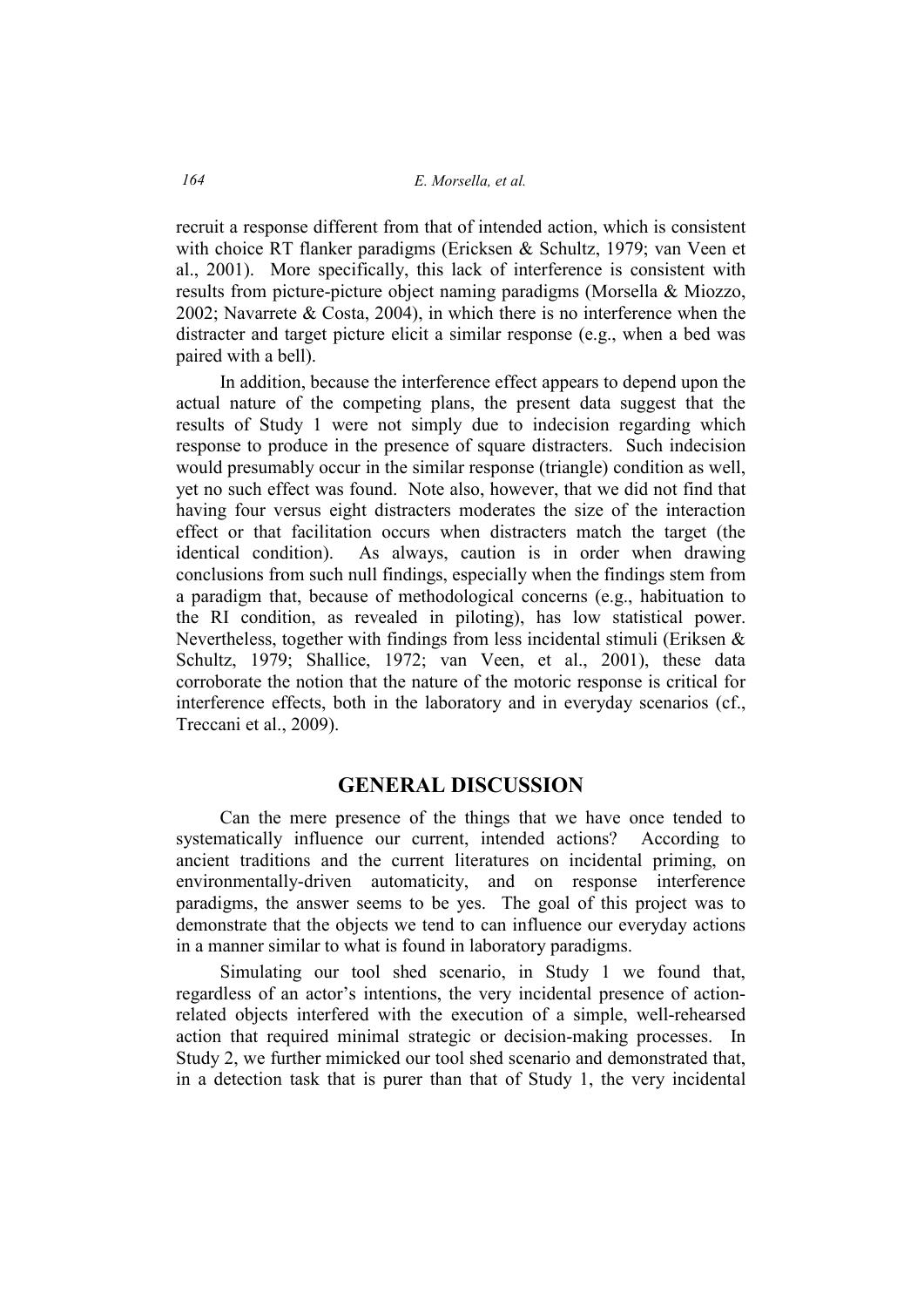presence of work/trade-related objects interfered with the execution of the same simple action: Musical notation interfered more with the actions of expert sight-readers than of non-musicians. Study 3 found similar effects with an experimental design, including a condition capturing aspects of the standard stimulus interference condition. Apart from replicating in our incidental paradigm the response interference effect found in laboratory studies, the results of Study 3 also reveal that the effects of Study 1 were not simply due to indecision regarding which response to produce in the presence of square distracters.

In all three studies, the manipulation was subtle enough to rule out the possibility that our effects resulted from confusing participants or from leading them to commit higher-level, strategic errors (a problem with the classic flanker paradigm; Eriksen & Schultz, 1979). Unlike in traditional response interference tasks, the same simple response was required on each trial, resembling the demands of the 'light-switch' action in our tool shed example. It is important to reiterate that, for the first time, in Study 2 interference was found even though (1) distracters were very incidental and unrelated to targets, (2) targets and distracters never occupied the same, exact regions of the sensorium, (3) participants never responded to distracters, (4) the actions associated with distracters were not in the response set and had been learned in a different context. Most important, and despite the small size of the effects, it is quite surprising that such effects can be detectable in paradigm that, in effect, is a form of detection task. With these data, one can conclude that, as predicted by ancient traditions (e.g., *feng shui*), the objects one has tended to may have unsought influences, but perhaps only under particular circumstances, such as those resembling RI but not SI conditions.

The current project is limited in several ways. The studies were not designed to disambiguate whether the effects were primarily caused by the automatic activation of attentional processes or of actional processes, phenomena that are intimately (if not inextricably) related (Rizzolatti, Riggio, Dascola, & Umiltá, 1987). In addition, though attempting to capture the tool shed scenario, our paradigm differed from this natural setting in various ways. First, unlike the tool shed scenario, our paradigm involved multiple trials, and the stimuli surrounding the target varied over time. In our paradigms, RI effects occurred when there was a very low proportion of instances in which flankers elicited a different response. In the tool shed scenario, flanker type does not vary so often. Study 1 is also different from our tool shed scenario in another way. The task is actually more analogous to entering the shed and always finding the light switch in the same place (and always producing the same response to it) but keeping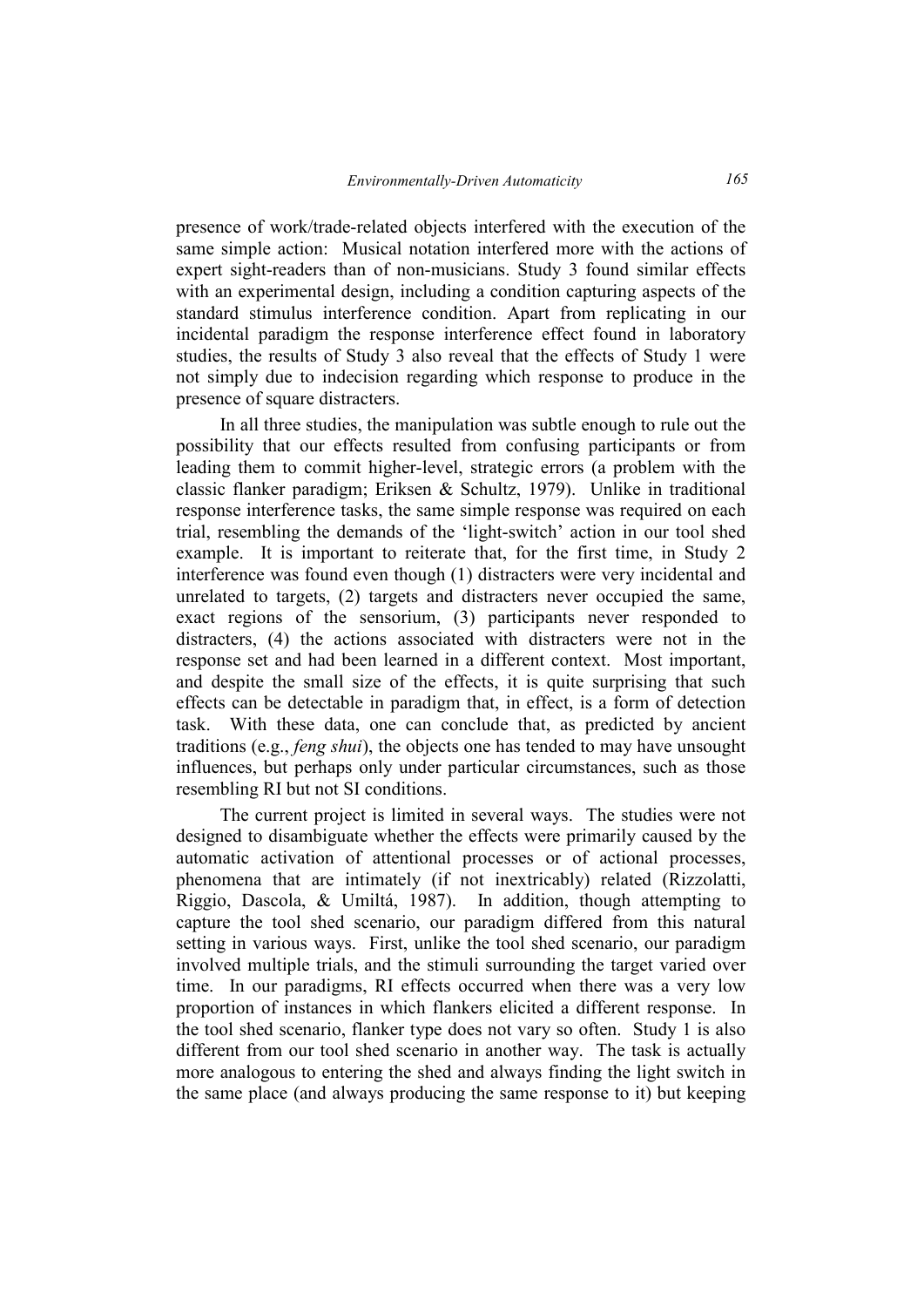in mind that, one day, a different object may be in its place. Such an arrangement is unlikely to occur in everyday life. A better everyday analogy for Study 1 would be the following example provided by an anonymous editorial reviewer. Imagine that one customarily keeps the house keys on a key ring right next to the door. As one leaves the house, one always reaches for the keys. On one day, however, another person takes the keys by mistake or replaces the keys with another set of keys. Henceforth, one will anticipate that the keys will tend to be there, but that, perchance, they might not be there every so often. Of course, this is not an issue in Study 2, in which participants knew that the same response would be elicited on each trial.

Another limitation of the current approach is that, for Study 2, all musicians were grouped together regardless of the particulars of their instrument of choice, even though different kinds of musicians may possess distinct action modes. For example, it is unclear how activation of an expertise-based action mode may cause differential performance in a participant who plays one versus another specific instrument.

More profoundly, to those who are not connoisseurs of the flanker task, Studies 1 through 3 may be seen 'nothing new,' that is, as just another replication of the classic paradigm. To some extent, we welcome this criticism because the first three studies were designed, not to arrive at a startling, ground-breaking findings whose effects require replication, but to corroborate that the general pattern of effects obtained from flanker paradigms occurs under circumstances more representative of those of everyday action. Those who view the standard flanker task as an invalid paradigm with which to answer our tool shed scenario question would welcome this result as an important addition to the response interference literature. It is important to reiterate that it is quite remarkable that any effects (RI- or SI-like) can be observed in a paradigm resembling a simple detection task.

# **REFERENCES**

- Aarts, H., & Dijksterhuis, A. (2003). The silence of the library: Environment, situational norm, and social behavior. *Journal of Personality and Social Psychology, 84,* 18 – 28.
- Araya, T., Akrami, N., Ekehammar, B., & Hedlund, L-E. (2002). Reducing prejudice through priming of control-related words. *Experimental Psychology, 49,* 222-227.
- Bargh, J. A. (2001). The psychology of the mere. In J. A. Bargh and D. K. Apsley (Eds.), *Unraveling the complexities of social life: A Festshcrift in honor of Robert B. Zajonc* (pp. 25 – 37). Washington, DC: American Psychological Association.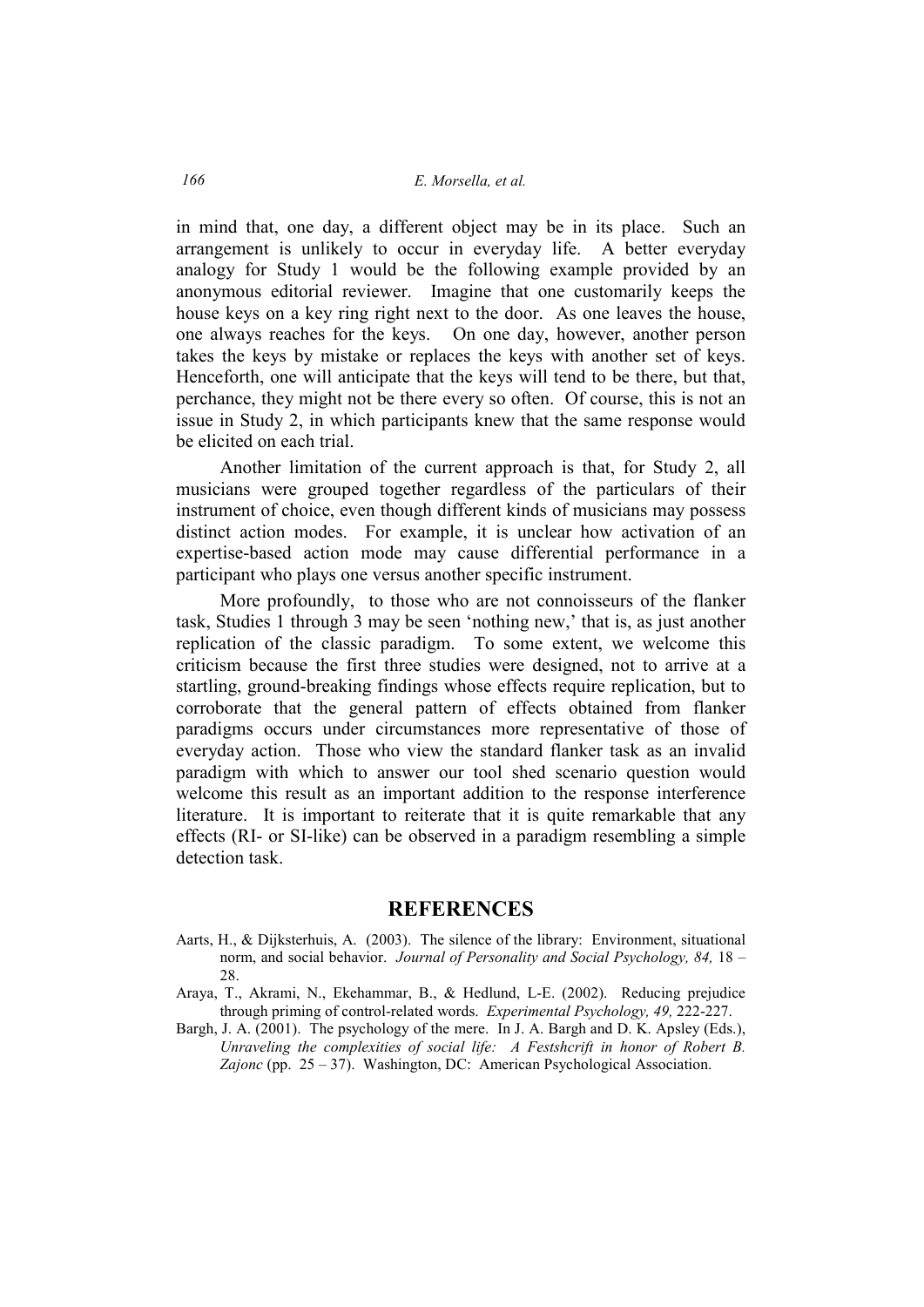- Bargh, J. A., & Chartrand, T. L. (2000). The mind in the middle: A practical guide to priming and automaticity research. In H. T. Reis & C. M. Judd (Eds.), *Handbook of research methods in social and personality psychology* (pp. 253 - 285). Cambridge, England: Cambridge University Press.
- Bargh, J. A., Chen, M., & Burrows, L. (1996). Automaticity of social behavior: Direct effects of trait construct and stereotype activation on action. *Journal of Personality and Social Psychology, 71,* 230 – 244.
- Carver, C. S., Ganellen, R. J., Froming, W. J., & Chambers, W. (1983). Modeling: An analysis in terms of category accessibility. *Journal of Experimental Social Psychology, 19,* 403 – 421.
- Carver, C. S., & Scheier, M. F. (1990). Origins and functions of positive and negative affect: A control-process view. *Psychological Review, 97,* 19 – 35.
- Chen, S., Lee-Chai A. Y., & Bargh J. A. (2001). Relationship orientation as a moderator of the effects of social power. *Journal of Personality and Social Psychology, 80,* 173- 187.
- Cohen, J. D., MacWhinney, B., Flatt, M., & Provost, J. (1993). PsyScope: A new graphic interactive environment for designing psychology experiments. *Behavior Research Methods, Instruments, & Computers, 25,* 257 – 271.
- Cohen, A., & Shoup, R. (1997). Perceptual dimensional constraints on response selection processes. *Cognitive Psychology, 32,* 128 – 181.
- Coles, M. G. H., Gratton, G., Bashore, T. R., Eriksen, C. W., & Donchin, E. (1985). A psychophysiological investigation of the continuous flow model of human information processing. *Journal of Experimental Psychology: Human Perception and Performance, 11,* 529 – 553.
- Custers, R., Maas, M., Wildenbeest, M., & Aarts, H. (2008). Nonconscious goal pursuit and the surmounting of physical and social obstacles. *European Journal of Social Psychology, 38,* 1013 – 1022.
- DeSoto, M. C., Fabiani, M., Geary, D. C., & Gratton, G. (2001). When in doubt, do it both ways: Brain evidence of the simultaneous activation of conflicting responses in a spatial Stroop task. *Journal of Cognitive Neuroscience 13*, 523 – 536.
- Dijksterhuis, A., & Bargh, J. A. (2001). The perception-behavior expressway: Automatic effects of social perception on social behavior. In M. P. Zanna (Ed.), *Advances in Experimental Social Psychology, 33,* 1 – 40.
- Ellis, R. (2009). Interactions between action and visual objects. In E. Morsella, J. A. Bargh, & P. M. Gollwitzer, *Oxford handbook of human action* (pp. 214-224). New York: Oxford University Press.
- Ericsson, K.A., & Lehmann, A.C. (1996). Expert and Exceptional Performance: Evidence of maximal adaption to task constraints. *Annual Review of Psychology, 47,* 273 – 305.
- Eriksen, B. A., & Eriksen, C. W. (1974). Effects of noise letters upon the identification of a target letter in a nonsearch task. *Perception and Psychophysics, 16,* 143 – 149.
- Eriksen, C. W., & Schultz, D. W. (1979). Information processing in visual search: A continuous flow conception and experimental results. *Perception and Psychophysics, 25,* 249 – 263.
- Fishbach, A., Friedman, R. S., & Kruglanski, A. W. (2003). Leading us not unto temptation: Momentary allurements elicit overriding goal activation. *Journal of Personality and Social Psychology, 84,* 296 - 309.
- Fitzsimons, G. M. & Bargh, J. A. (2003). Thinking of you: Nonconscious pursuit of interpersonal goals associated with relationship partners. *Journal of Personality and Social Psychology, 84,* 148 - 163.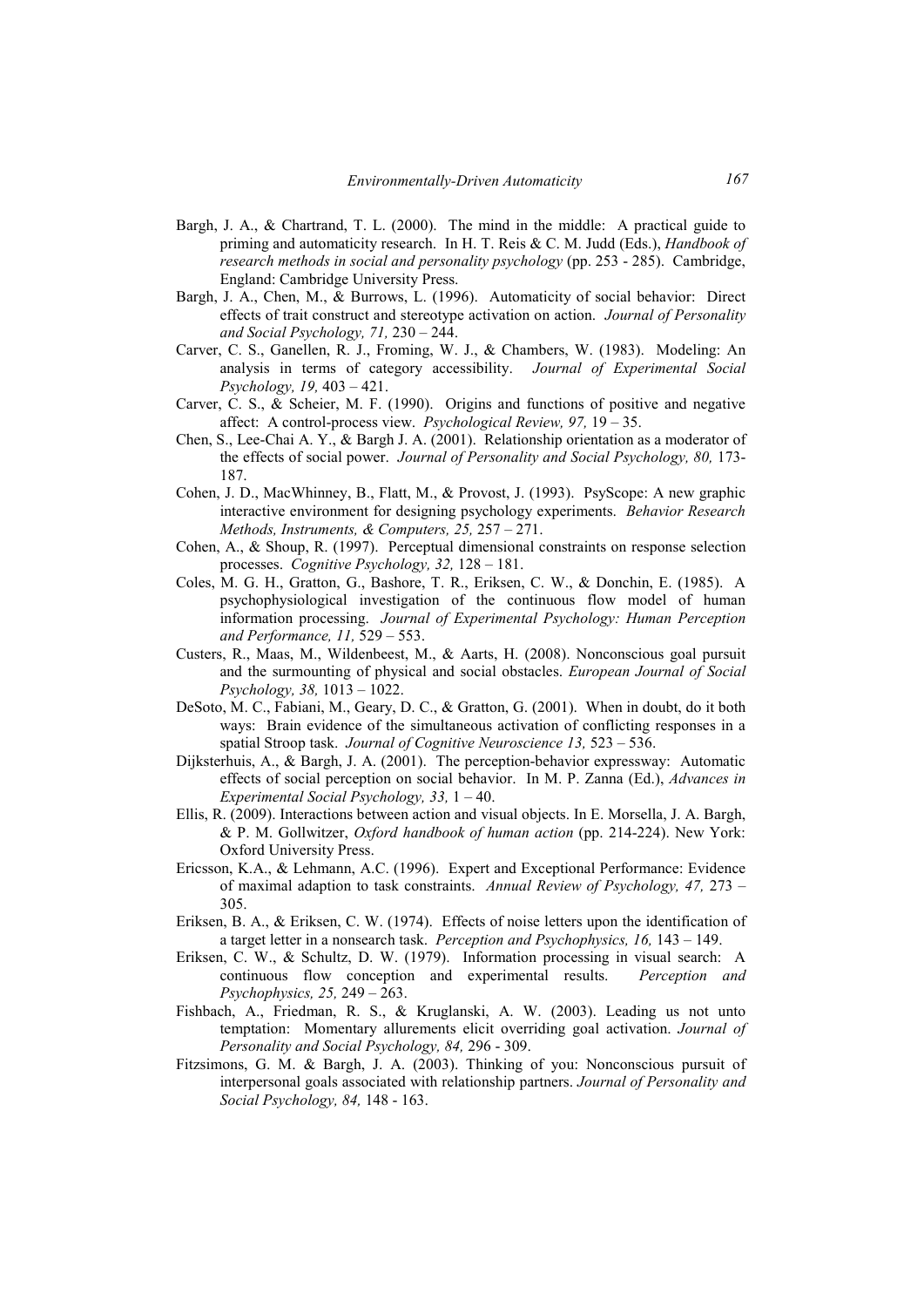- Flowers, J. H. (1990). Priming effects in perceptual classification. *Perception and Psychophysics, 47,* 135 – 148.
- Gilman, E., & Underwood, G. (2003). Restricting the field of view to investigate the perceptual spans of pianists. *Visual Cognition, 2,* 201-232.
- Grézes, J., & Decety, J. (2002). Does visual perception of object afford action? Evidence from a neuroimaging study. *Neuropsycholgia, 40, 212 – 222.*
- Holland, R. W., Hendriks, M., & Aarts, H. A. G. (2005). Smells like clean spirit: Nonconscious effects of scent on cognition and behavior. *Psychological Science, 16,* 689 – 693.
- Kay, A. C., Wheeler, S. C., Bargh, J. A., & Ross, L. (2004). Material priming: The influence of mundane physical objects on situational construal and competitive behavioral choice. *Organizational Behavior and Human Decision Processes, 95,*  83 – 96*.*
- Kingston, K. (1999). *Clean your clutter with feng shui.* New York: Broadway.
- Koelsch, S., Schroger, E. & Tervaniemi, M. (1999). Superior pre-attentive auditory processing in musicians. *NeuroReport, 10,* 1309 – 1313.
- Levine, L. R., Morsella, E., & Bargh, J. A. (2007). The perversity of inanimate objects: Stimulus control by incidental musical notation. *Social Cognition, 25,* 265 – 280.
- Longcamp, M., Anton, J. L., Roth, M., & Velay, J. L. (2005). Premotor activations in response to visually presented single letters depend on the hand used to write: A study on left-handers. *Neuropsychologia*, 43, 1801 – 1809.
- McClelland, J. L. (1979). On the time-relations of mental processes: An examination of systems of processes in cascade. *Psychological Review, 86,* 287-330.
- Morsella, E. (2009). The mechanisms of human action: Introduction and background. In E. Morsella, J. A. Bargh, & P. M. Gollwitzer, *Oxford handbook of human action* (pp. 1-32). New York: Oxford University Press.
- Morsella, E., & Bargh, J. A. (2011). Unconscious action tendencies: Sources of 'unintegrated' action. In J. T. Cacioppo & J. Decety (Eds.), *Handbook of social neuroscience* (pp. 335 - 347)*.* New York: Oxford University Press.
- Morsella, E., & Miozzo, M. (2002). Evidence for a cascade model of lexical access in speech production. *Journal of Experimental Psychology: Learning, Memory, and Cognition, 28,* 555 – 563.
- Morsella, E., Wilson, L. E., Berger, C. C., Honhongva, M., Gazzaley, A., & Bargh, J. A. (2009). Subjective aspects of cognitive control at different stages of processing. *Attention, Perception, & Psychophysics, 71,* 1807 – 1824.
- Navarrete, E., & Costa, A. (2004). How much linguistic information is extracted from ignored pictures? Further evidence for a cascade model of speech production. *Journal of Memory and Language, 53,* 359 – 377.
- Neisser, U. (1976). *Cognition and reality: Principles and implications of cognitive psychology.* San Francisco, CA: W.H. Freeman Publishing.
- Posner, M. I. (1978). *Chronometric explorations of mind.* Hillsdale, NJ: Erlbaum.
- Ragert, P., Schmidt, A., Altenmuller, E. & Dinse, H. (2004). Superior tactile performance and learning in professional pianists: Evidence for meta-plasticity in musicians. *European Journal of Neuroscience, 19, 473 - 478.*
- Rizzolatti, G., Riggio, L., Dascola, I. & Umiltá, C. (1987). Reorienting attention across the horizontal and vertical meridians: Evidence in favor of a premotor theory of attention. *Neuropsychologia*,  $25$ ,  $35 - 40$ .
- Sanders, A. F., & Lamers, J. M. (2002). The Eriksen flanker effect revisited. *Acta Psychologica, 109,* 41 – 56.